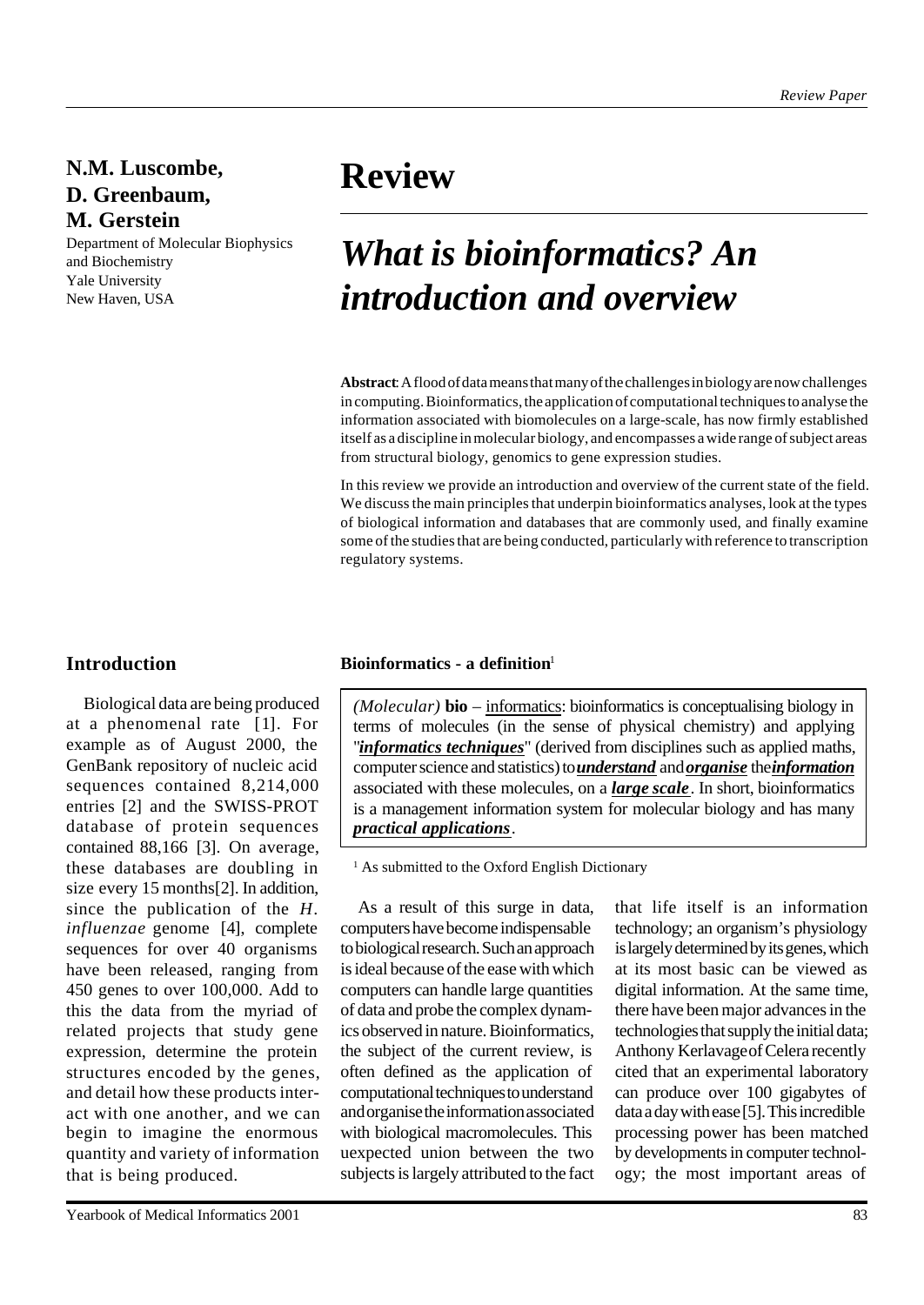improvements have been in the CPU, disk storage and Internet, allowing faster computations, better data storage and revolutionalised the methods for accessing and exchanging data.

## **Aims of bioinformatics**

The aims of bioinformatics are threefold. First, at its simplest bioinformatics organises data in a way that allows researchers to access existing information and to submit new entries as they are produced, eg the Protein Data Bank for 3D macromolecular structures [6,7]. While data-curation is an essential task, the information stored in these databases is essentially useless until analysed. Thus the purpose of bioinformatics extends much further. The second aim is to develop tools and resources that aid in the analysis of data. For example, having sequenced a particular protein, it is of interest to compare it with previously characterised sequences. This needs more than just a simple text-based search and programs such as FASTA [8] and PSI-BLAST [9] must consider what comprises a biologically significant match. Development of such resources dictates expertise in computational theory as well as a thorough understanding of biology. The third aim is to use these tools to analyse the data and interpret the results in a biologically meaningful manner. Traditionally, biological studies examined individual systems in detail, and frequently compared them with a few that are related. In bioinformatics, we can now conduct global analyses of all the available data with the aim of uncovering common principles that apply across many systems and highlight novel features.

In this review, we provide an introduction to bioinformatics. We focus on the first and third aims just described, with particular reference to the keywords underlined in the definition: *information*,*informatics*, *organisation*,

*understanding* , *large-scale* and *practical applications*. Specifically, we discuss the range of data that are currently being examined, the databases into which they are organised, the types of analyses that are being conducted using transcription regulatory systems as an example, and finally some of the major practical applications of bioinformatics.

## **"…the** *INFORMATION* **associated with these molecules…"**

Table 1 lists the types of data that are analysed in bioinformatics and the range of topics that we consider to fall within the field. Here we take a broad view and include subjects that may not normally

be listed. We also give approximate values describing the sizes of data being discussed.

We start with an overview of the sources of information: these may be divided into raw DNA sequences, protein sequences, macromolecular structures, genome sequences, and other whole genome data. Raw DNA sequences are strings of the four baseletters comprising genes, each typically 1,000 bases long. The GenBank repository of nucleic acid sequences currently holds a total of 9.5 billion bases in 8.2 million entries (all database figures as of August 2000). At the next level are protein sequences comprising strings of 20 amino acid-letters. At present there are about 300,000 known protein sequences, with a typical

Table 1. Sources of data used in bioinformatics, the quantity of each type of data that is currently (August 2000) available, and bioinformatics subject areas that utilise this data.

| Data source                 | Data size                                                                       | <b>Bioinformatics topics</b>                                                                                                                                                                                                                                                                   |
|-----------------------------|---------------------------------------------------------------------------------|------------------------------------------------------------------------------------------------------------------------------------------------------------------------------------------------------------------------------------------------------------------------------------------------|
| Raw DNA sequence            | 8.2 million sequences<br>(9.5 billion bases)                                    | Separating coding and non-coding regions<br>Identification of introns and exons<br>Gene product prediction<br>Forensic analysis                                                                                                                                                                |
| Protein sequence            | $300,000$ sequences<br>$\left(\sim\!\frac{300}{20}\right)$ amino acids<br>each) | Sequence comparison algorithms<br>Multiple sequence alignments algorithms<br>Identification of conserved sequence motifs                                                                                                                                                                       |
| Macromolecular<br>structure | 13,000 structures<br>$(-1,000$ atomic<br>coordinates each)                      | Secondary, tertiary structure prediction<br>3D structural alignment algorithms<br>Protein geometry measurements<br>Surface and volume shape calculations<br>Intermolecular interactions<br>Molecular simulations<br>(force-field calculations,<br>molecular movements.<br>docking predictions) |
| Genomes                     | 40 complete genomes<br>$(1.6 \text{ million} -$<br>3 billion bases each)        | Characterisation of repeats<br>Structural assignments to genes<br>Phylogenetic analysis<br>Genomic-scale censuses<br>(characterisation of protein content, metabolic pathways)<br>Linkage analysis relating specific genes to diseases                                                         |
| Gene expression             | largest: $\sim$ 20 time<br>point measurements<br>for $\sim 6,000$ genes         | Correlating expression patterns<br>Mapping expression data to sequence, structural and<br>biochemical data                                                                                                                                                                                     |
| Other data                  |                                                                                 |                                                                                                                                                                                                                                                                                                |
| Literature                  | 11 million citations                                                            | Digital libraries for automated bibliographical searches<br>Knowledge databases of data from literature                                                                                                                                                                                        |
| Metabolic pathways          |                                                                                 | Pathway simulations                                                                                                                                                                                                                                                                            |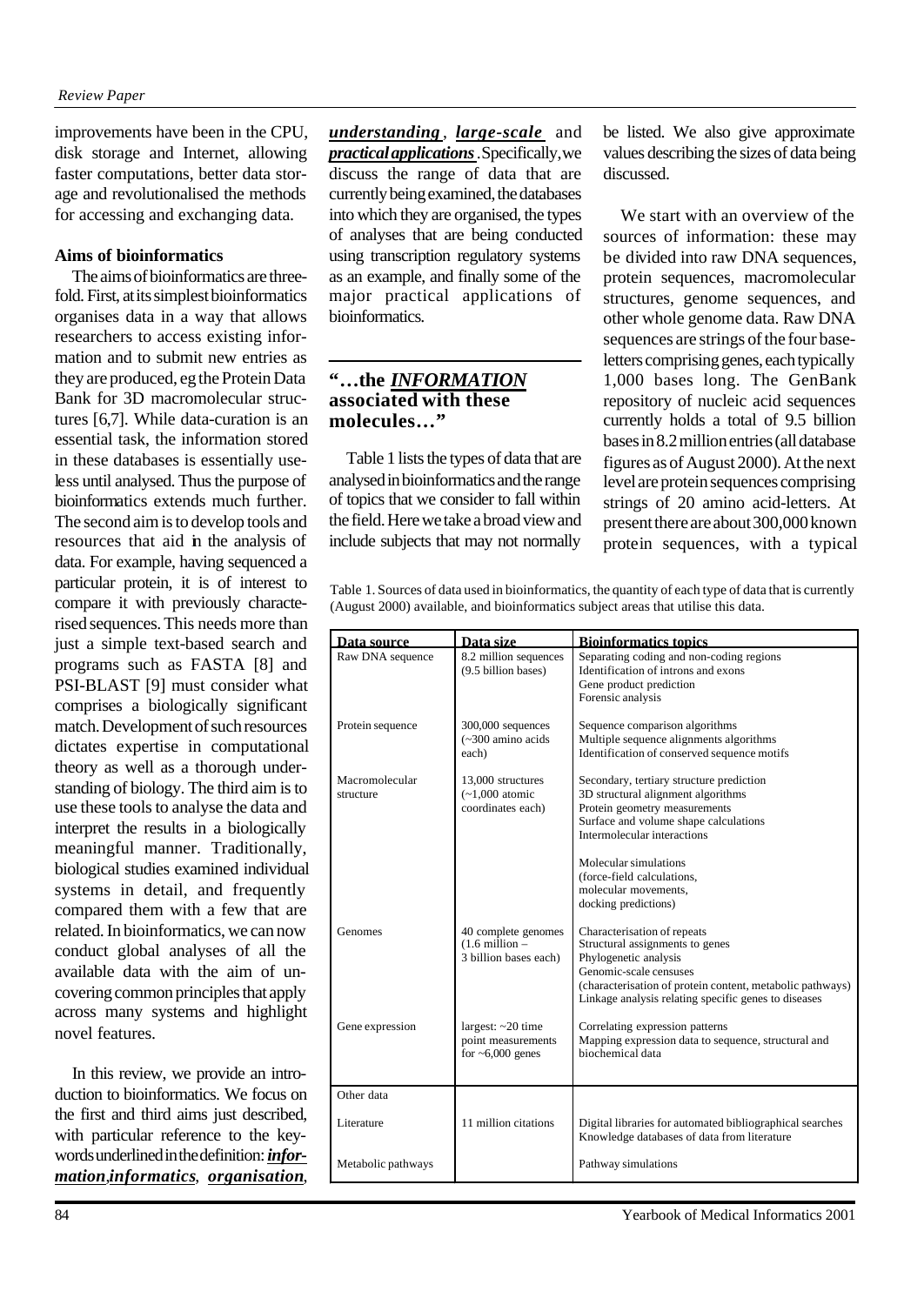bacterial protein containing approximately 300 amino acids. Macromolecular structural data represents a more complex form of information. There are currently 13,000 entries in the Protein Data Bank, PDB, most of which are protein structures. A typical PDB file for a medium-sized protein contains the xyz coordinates of approximately 2,000 atoms.

Scientific euphoria has recently centred on whole genome sequencing. As with the raw DNA sequences, genomes consist of strings of baseletters, ranging from 1.6 million bases in *Haemophilus influenzae* to 3 billion in humans. An important aspect of complete genomes is the distinction between coding regions and noncoding regions –'junk' repetitive sequences making up the bulk of base sequences especially in eukaryotes. We can now measure expression levels of almost every gene in a given cell on a whole-genome level although public availability of such data is still limited. Expression level measurements are made under different environmental conditions, different stages of the cell cycle and different cell types in multicellular organisms. Currently the largest dataset for yeast has made approximately 20 time-point measurements for 6,000 genes [10]. Other genomicscale data include biochemical information on metabolic pathways, regulatory networks, protein-protein interaction data from two-hybrid experiments, and systematic knockouts of individual genes to test the viability of an organism.

What is apparent from this list is the diversity in the size and complexity of different datasets. There are invariably more sequence-based data than structural data because of the relative ease with which they can be produced. This is partly related to the greater complexity and information-content of individual structures compared to individual sequences. While more biological information can be derived from a single structure than a protein sequence, the lack of depth in the latter is remedied by analysing larger quantities of data.

## **"…** *ORGANISE* **the information on a** *LARGE SCALE* **…"**

## **Redundancy and multiplicity of data**

A concept that underpins most research methods in bioinformatics is that much of this data can be grouped together based on biologically meaningful similarities. For example, sequence segments are often repeated at different positions of genomic DNA [11]. Genes can be clustered into those with particular functions (eg enzymatic actions) or according to the metabolic pathway to which they belong [12], although here, single genes may actually possess several functions [13]. Going further, distinct proteins frequently have comparable sequences – organisms often have multiple copies of a particular gene through duplication while different species have equivalent or similar proteins that were inherited when they diverged from each other in evolution. At a structural level, we predict there to be a finite number of different tertiary structures – estimates range between 1,000 and 10,000 folds [14,15] – and proteins adopt equivalent structures even when they differ greatly in sequence [16]. As a result, although the number of structures in the PDB has increased exponentially, the rate of discovery of novel folds has actually decreased.

There are common terms to describe the relationship between pairs of proteins or the genes from which they are derived: analogous proteins have related folds, but unrelated sequences, while homologous proteins are both sequentially and structurally similar. The two categories can sometimes be difficult to distinguish especially if the

relationship between the two proteins is remote [17, 18]. Among homologues, it is useful to distinguish between orthologues, proteins in different species that have evolved from a common ancestral gene, and paralogues, proteins that are related by gene duplication within a genome [19]. Normally, orthologues retain the same function while paralogues evolve distinct, but related functions [20].

An important concept that arises from these observations is that of a finite "parts list" for different organisms [21,22]: an inventory of proteins contained within an organism, arranged according to different properties such as gene sequence, protein fold or function. Taking protein folds as an example, we mentioned that with a few exceptions, the tertiary structures of proteins adopt one of a limited repertoire of folds. As the number of different fold families is considerably smaller than the number of gene families, categorising the proteins by fold provides a substantial simplification of the contents of a genome. Similar simplifications can be provided by other attributes such as protein function. As such, we expect this notion of a finite parts list to become increasingly common in the future genomic analyses.

Clearly, an essential aspect of managing this large volume of data lies in developing methods for assessing similarities between different biomolecules and identifying those that are related. Below, we discuss the major databases that provide access to the primary sources of information, and also introduce some secondary databases that systematically group the data (Table 2). These classifications ease comparisons between genomes and their products, allowing the identification of common themes between those that are related and highlighting features that are unique to some.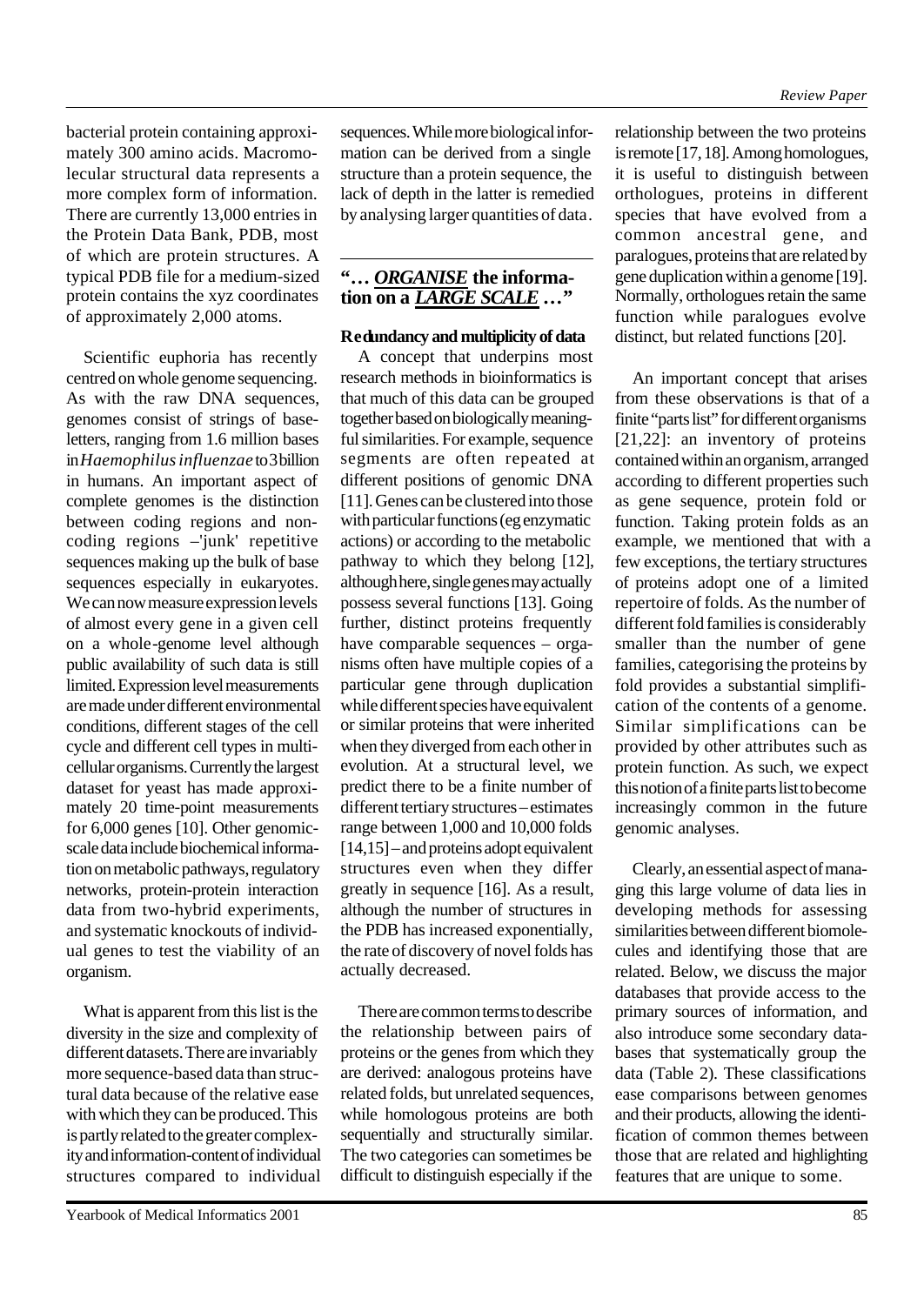| Table 2. List of URLs for the databases that are cited in the review. |
|-----------------------------------------------------------------------|
|                                                                       |

| <b>Database</b>                 | <b>URL</b>                                        |
|---------------------------------|---------------------------------------------------|
| <b>Protein sequence</b>         |                                                   |
| (primary)                       |                                                   |
| <b>SWISS-PROT</b>               | www.expasy.ch/sprot/sprot-top.html                |
| PIR-International               | www.mips.biochem.mpg.de/proj/protseqdb            |
|                                 |                                                   |
| Protein sequence (composite)    |                                                   |
| OWL.                            | www.bioinf.man.ac.uk/dbbrowser/OWL                |
| <b>NRDB</b>                     | www.ncbi.nlm.nih.gov/entrez/query.fcgi?db=Protein |
| Protein sequence (secondary)    |                                                   |
| <b>PROSITE</b>                  | www.expasy.ch/prosite                             |
| <b>PRINTS</b>                   | www.bioinf.man.ac.uk/dbbrowser/PRINTS/PRINTS.html |
| Pfam                            | www.sanger.ac.uk/Pfam/                            |
| <b>Macromolecular</b>           |                                                   |
| <b>structures</b>               |                                                   |
| Protein Data Bank (PDB)         | www.rcsb.org/pdb                                  |
| Nucleic Acids Database (NDB)    | ndbserver.rutgers.edu/                            |
| <b>HIV Protease Database</b>    | www.ncifcrf.gov/CRYS/HIVdb/NEW_DATABASE           |
| ReLiBase                        | www2.ebi.ac.uk:8081/home.html                     |
| PDBsum                          | www.biochem.ucl.ac.uk/bsm/pdbsum                  |
| <b>CATH</b>                     | www.biochem.ucl.ac.uk/bsm/cath                    |
| <b>SCOP</b>                     | scop.mrc-lmb.cam.ac.uk/scop                       |
| <b>FSSP</b>                     | www2.embl-ebi.ac.uk/dali/fssp                     |
|                                 |                                                   |
| <b>Nucleotide sequences</b>     |                                                   |
| GenBank                         | www.ncbi.nlm.nih.gov/Genbank                      |
| EMBL                            | www.ebi.ac.uk/embl                                |
| <b>DDBJ</b>                     | www.ddbj.nig.ac.jp                                |
| <b>Genome sequences</b>         |                                                   |
| Entrez genomes                  | www.ncbi.nlm.nih.gov/entrez/query.fcgi?db=Genome  |
| GeneCensus                      | bioinfo.mbb.yale.edu/genome                       |
| COGs                            | www.ncbi.nlm.nih.gov/COG                          |
| <b>Integrated databases</b>     |                                                   |
| <b>InterPro</b>                 | www.ebi.ac.uk/interpro                            |
| Sequence retrieval system (SRS) | www.expasy.ch/srs5                                |
| Entrez                          | www.ncbi.nlm.nih.gov/Entrez                       |

## **Protein sequence databases**

Protein sequence databases are categorised as primary, composite or secondary. Primary databases contain over 300,000 protein sequences and function as a repository for the raw data. Some more common repositories, such as SWISS-PROT [3] and PIR-International [23], annotate the sequences as well as describe the proteins' functions, its domain structure and post-translational modifications. Composite databases such as OWL [24] and the NRDB [25] compile and filter sequence data from different primary databases to produce combined non-redundant sets that are more complete than the individual databases

and also include protein sequence data from the translated coding regions in DNA sequence databases (see below). Secondary databases contain information derived from protein sequences and help the user determine whether a new sequence belongs to a known protein family. One of the most popular is PROSITE [26], a database of short sequence patterns and profiles that characterise biologically significant sites in proteins. PRINTS [27] expands on this concept and provides a compendium of protein fingerprints – groups of conserved motifs that characterise a protein family. Motifs are usually separated along a protein sequence, but may be contiguous in

3D-space when the protein is folded. By using multiple motifs, fingerprints can encode protein folds and functionalities more flexibly than PROSITE. Finally, Pfam [28] contains a large collection of multiple sequence alignments and profile Hidden Markov Models covering many common protein domains. Pfam-A comprises accurate manually compiled alignments while Pfam-B is an automated clustering of the whole SWISS-PROT database. These different secondary databases have recently been incorporated into a single resource named InterPro [29].

#### **Structural databases**

Next we look at databases of macromolecular structures. The Protein Data Bank, PDB [6,7], provides a primary archive of all 3D structures for macromolecules such as proteins, RNA, DNA and various complexes. Most of the ~13,000 structures (August 2000) are solved by x-ray crystallography and NMR, but some theoretical models are also included. As the information provided in individual PDB entries can be difficult to extract, PDBsum [30] provides a separate Web page for every structure in the PDB displaying detailed structural analyses, schematic diagrams and data on interactions between different molecules in a given entry. Three major databases classify proteins by structure in order to identify structural and evolutionary relationships: CATH [31], SCOP [32], and FSSP databases [33]. All comprise hierarchical structural taxonomy where groups of proteins increase in similarity at lower levels of the classification tree. In addition, numerous databases focus on particular types of macromolecules. These include the Nucleic Acids Database, NDB [34], for structures related to nucleic acids, the HIV protease database [35] for HIV-1, HIV-2 and SIV protease structures and their complexes, and ReLiBase [36] for receptor-ligand complexes.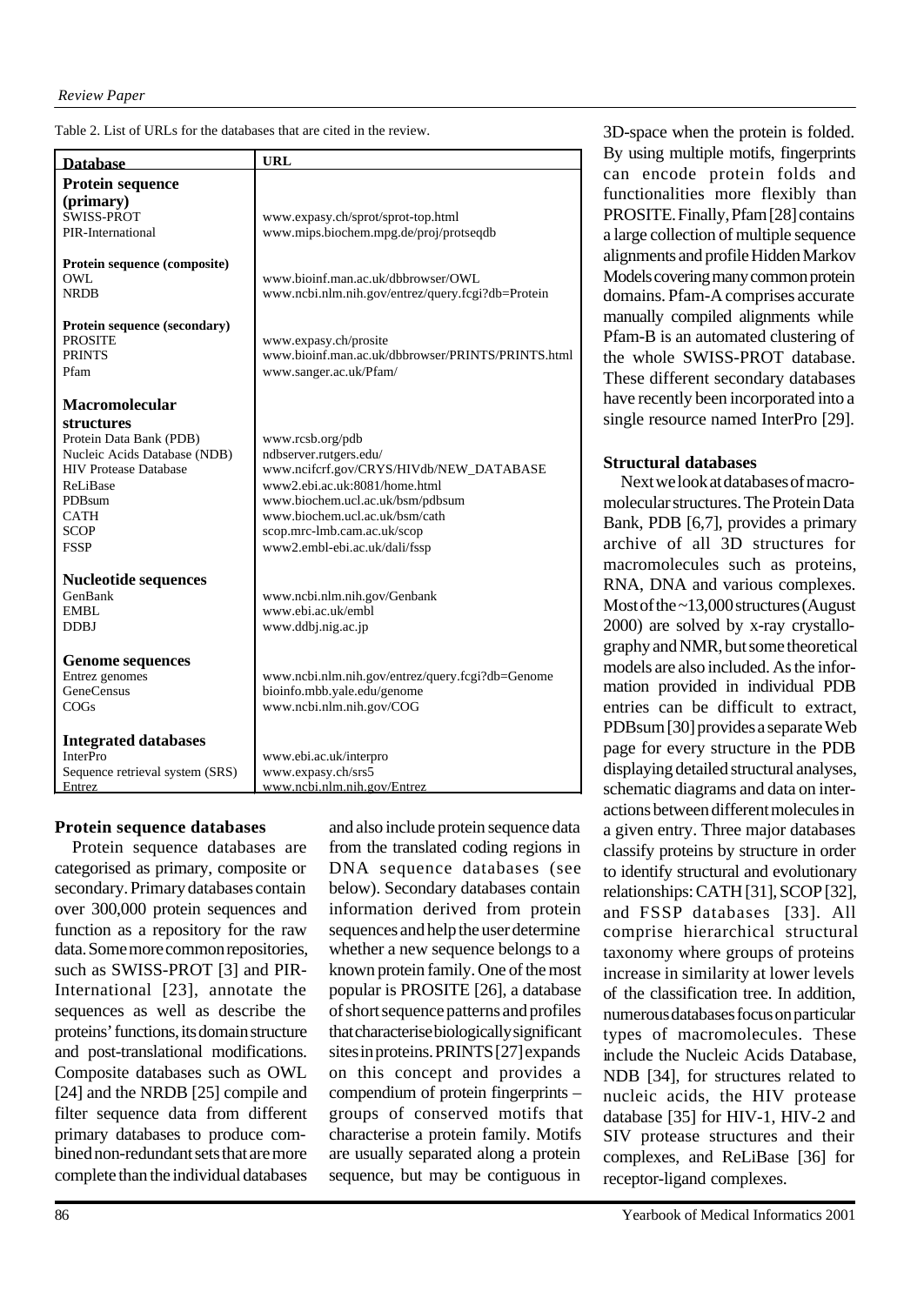## **Nucleotide and Genome sequences**

As described previously, the biggest excitement currently lies with the availability of complete genome sequences for different organisms. The GenBank [2], EMBL [37] and DDBJ [38] databases contain DNA sequences for individual genes that encode protein and RNA products. Much like the composite protein sequence database, the Entrez nucleotide database [39] compiles sequence data from these primary databases.

As whole-genome sequencing is often conducted through international collaborations, individual genomes are published at different sites. The Entrez genome database [40] brings together all complete and partial genomes in a single location and currently represents over 1,000 organisms (August 2000). In addition to providing the raw nucleotide sequence, information is presented at several levels of detail including: a list of completed genomes, all chromosomes in an organism, detailed views of single chromosomes marking coding and non-coding regions, and single genes. At each level there are graphical presentations, precomputed analyses and links to other sections of Entrez. For example, annotations for single genes include the translated protein sequence, sequence alignments with similar genes in other genomes and summaries of the experimentally characterised or predicted function. GeneCensus [41] also provides an entry point for genome analysis with an interactive wholegenome comparison from an evolutionary perspective. The database allows building of phylogenetic trees based on different criteria such as ribosomal RNA or protein fold occurrence. The site also enables multiple genome comparisons, analysis of single genomes and retrieval of information for individual genes. The COGs database [20] classifies proteins encoded

in 21 completed genomes on the basis of sequence similarity. Members of the same Cluster of Orthologous Group, COG, are expected to have the same 3D domain architecture and often, similar functions. The most straightforward application of the database is to predict the function of uncharacterised proteins through their homology to characterised proteins, and also to identify phylogenetic patterns of protein occurrence – for example, whether a given COG is represented across most or all organisms or in just a few closely related species.

## **Gene expression data**

A most recent source of genomicscale data has been from expression experiments, which quantify the expression levels of individual genes. These experiments measure the amount of mRNA or protein products that are produced by the cell. For the former, there are three main technologies: the cDNA microarray [42-44], Affymatrix GeneChip [45] and SAGE methods [46]. The first method measures relative levels of mRNA abundance between different samples, while the last two measure absolute levels. Most of the effort in gene expression analysis has concentrated on the yeast and human genomes and as yet, there is no central repository for this data. For yeast, the Young [10], Church [47] and Samson datasets [48] use the GeneChip method, while the Stanford cell cycle [49], diauxic shift [50] and deletion mutant datasets [51] use the microarray. Most measure mRNA levels throughout the whole yeast cell cycle, although some focus on a particular stage in the cycle. For humans, the main application has been to understand expression in tumour and cancer cells. The Molecular Portraits of Breast Tumours [52], Lymphoma and Leukaemia Molecular Profiling [53] projects provide data from microarray experiments on human cancer cells.

The technologies for measuring protein abundance are currently limited to 2D gel electrophoresis followed by mass spectrometry [54]. As gels can only routinely resolve about 1,000 proteins [55], only the most abundant can be visualised. At present, data from these experiments are only available from the literature [56,57].

## **Data integration**

The most profitable research in bioinformatics often results from integrating multiple sources of data [58]. For instance, the 3D coordinates of a protein are more useful if combined with data about the protein's function, occurrence in different genomes, and interactions with other molecules. In this way, individual pieces of information are put in context with respect to other data. Unfortunately, it is not always straightforward to access and cross-reference these sources of information because of differences in nomenclature and file formats.

At a basic level, this problem is frequently addressed by providing external links to other databases, for example in PDBsum, web-pages for individual structures direct the user towards corresponding entries in the PDB, NDB, CATH, SCOP and SWISS-PROT. At a more advanced level, there have been efforts to integrate access across several data sources. One is the Sequence Retrieval System, SRS [59], which allows flatfile databases to be indexed to each other; this allows the user to retrieve, link and access entries from nucleic acid, protein sequence, protein motif, protein structure and bibliographic databases. Another is the Entrez facility [39], which provides similar gateways to DNA and protein sequences, genome mapping data, 3D macromolecular structures and the PubMed bibliographic database [60]. A search for a particular gene in either database will allow smooth transitions to the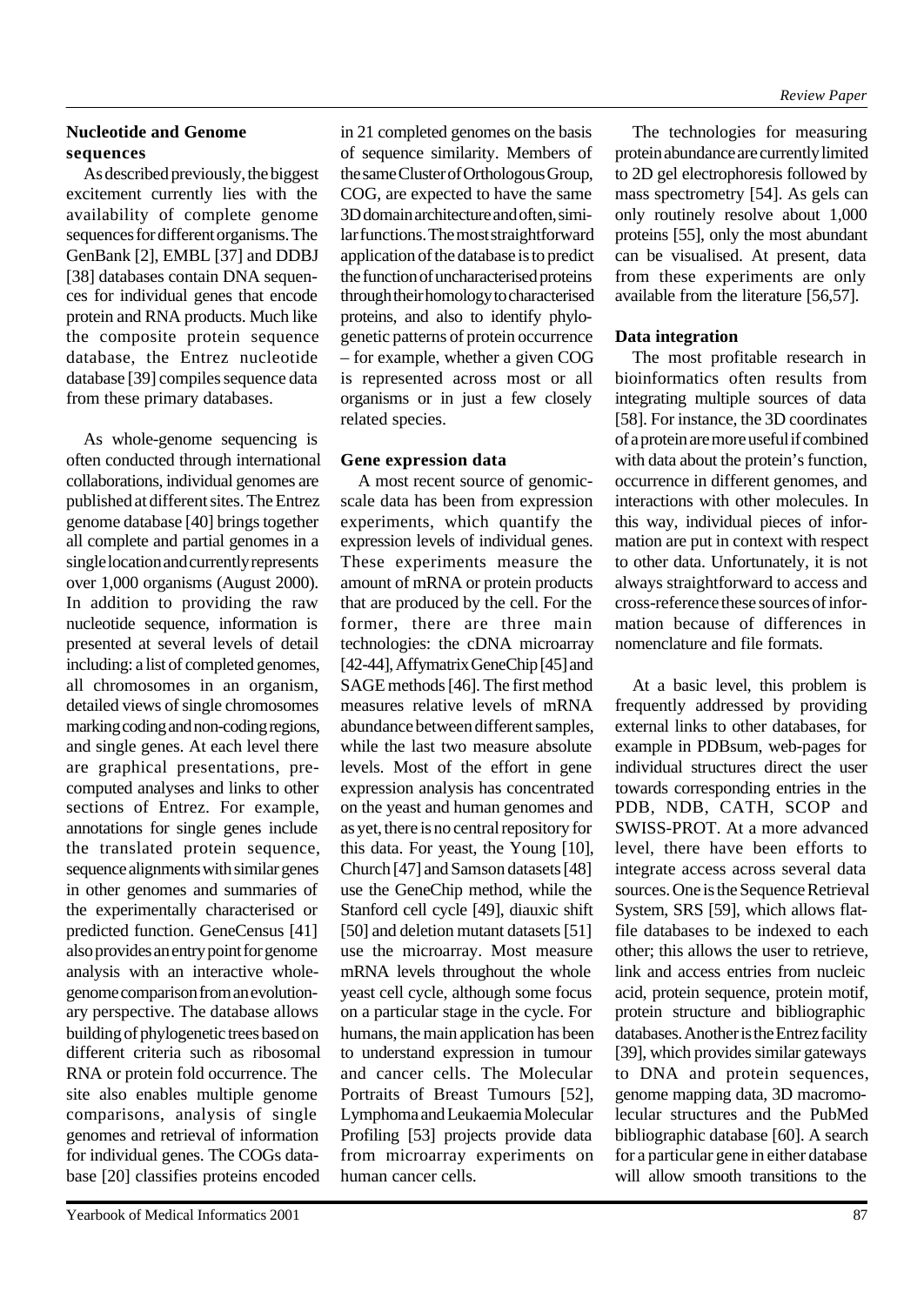genome it comes from, the protein sequence it encodes, its structure, bibliographic reference and equivalent entries for all related genes.

## **"…***UNDERSTAND* **and organise the information…"**

Having examined the data, we can discuss the types of analyses that are conducted. As shown in Table 1, the broad subject areas in bioinformatics can be separated according to the sources of information that are used in the studies. For raw DNA sequences, investigations involve separating coding and non-coding regions, and identification of introns, exons and promoter regions for annotating genomic DNA [61,62]. For protein sequences, analyses include developing algorithms for sequence comparisons [63], methods for producing multiple sequence alignments [64], and searching for functional domains from conserved sequence motifs in such alignments. Investigations of structural data include prediction of secondary and tertiary protein structures, producing methods for 3D structural alignments [65,66], examining protein geometries using distance and angular measurements, calculations of surface and volume shapes and analysis of protein interactions with other subunits, DNA, RNA and smaller molecules. These studies have lead to molecular simulation topics in which structural data are used to calculate the energetics involved in stabilising macromolecular structures, simulating movements within macromolecules, and computing the energies involved in molecular docking. The increasing availability of annotated genomic sequences has resulted in the introduction of computational genomics and proteomics – large-scale analyses of complete genomes and the proteins that they encode. Research includes characterisation of protein content and metabolic pathways between different genomes, identification of interacting proteins, assignment and prediction of

gene products, and large-scale analyses of gene expression levels. Some of these research topics will be demonstrated in our example analysis of transcription regulatory systems.

Other subject areas we have included in Table 1 are development of digital libraries for automated bibliographical searches, knowledge bases of biological information from the literature, DNA analysis methods in forensics, prediction of nucleic acid structures, metabolic pathway simulations, and linkage analysis – linking specific genes to different disease traits.

In addition to finding relationships between different proteins, much of bioinformatics involves the analysis of one type of data to infer and understand the observations for another type of data. An example is the use of sequence and structural data to predict the secondary and tertiary structures of new protein sequences [67]. These methods, especially the former, are often based on statistical rules derived from structures, such as the propensity for certain amino acid sequences to produce different secondary structural elements. Another example is the use of structural data to understand a protein's function; here studies have investigated the relationship different protein folds and their functions [68,69] and analysed similarities between different binding sites in the absence of homology [70]. Combined with similarity measurements, these studies provide us with an understanding of how much biological information can be accurately transferred between homologous proteins [71].

## **The bioinformatics spectrum**

Figure 1 summarises the main points we raised in our discussions of *organising* and *understanding* biological data – the development of bioinformatics techniques has allowed an expansion of biological analysis in two dimension, depth and breadth. The

first is represented by the vertical axis in the figure and outlines a possible approach to the rational drug design process. The aim is to take a single protein and follow through an analysis that maximises our understanding of the protein it encodes. Starting with a gene sequence, we can determine the protein sequence with strong certainty. From there, prediction algorithms can be used to calculate the structure adopted by the protein. Geometry calculations can define the shape of the protein's surface and molecular simulations can determine the force fields surrounding the molecule. Finally, using docking algorithms, one could identify or design ligands that may bind the protein, paving the way for designing a drug that specifically alters the protein's function. In practise, the intermediate steps are still difficult to achieve accurately, and they are best combined with experimental methods to obtain some of the data, for example characterising the structure of the protein of interest.

The aims of the second dimension, the breadth in biological analysis, is to compare a gene with others. Initially, simple algorithms can be used to compare the sequences and structures of a pair of related proteins. With a larger number of proteins, improved algorithms can be used to produce multiple alignments, and extract sequence patterns or structural templates that define a family of proteins. Using this data, it is also possible to construct phylogenetic trees to trace the evolutionary path of proteins. Finally, with even more data, the information must be stored in large-scale databases. Comparisons become more complex, requiring multiple scoring schemes, and we are able to conduct genomic scale censuses that provide comprehensive statistical accounts of protein features, such as the abundance of particular structures or functions in different genomes. It also allows us to build phylogenetic trees that trace the evolution of whole organisms.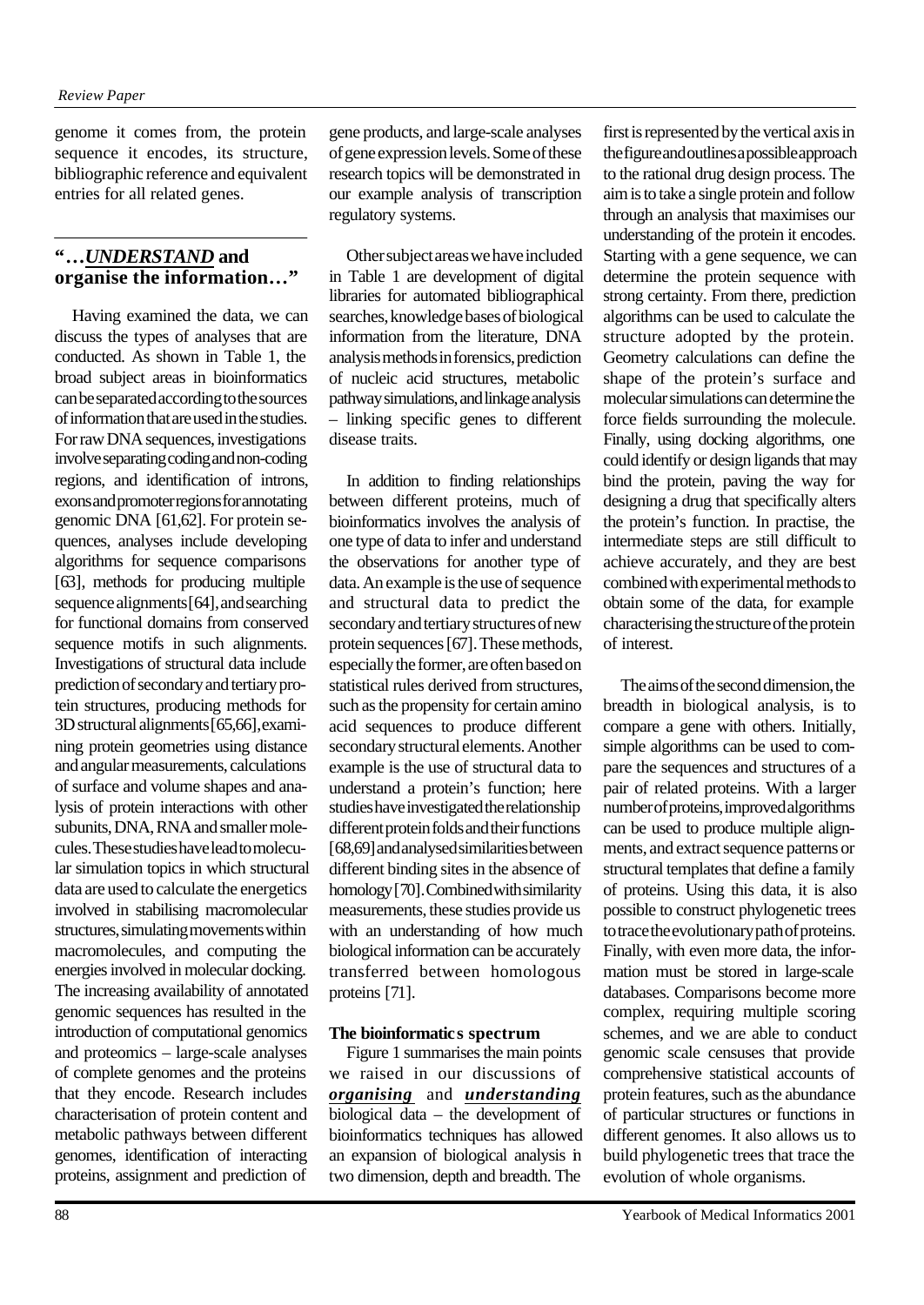

Fig. 1. Paradigm shifts during the past couple of decades have taken much of biology away from the laboratory bench and have allowed the integration of other scientific disciplines, specifically computing. The result is an expansion of biological research in breadth and depth. The vertical axis demonstrates how bioinformatics can aid rational drug design with minimal work in the wet lab. Starting with a single gene sequence, we can determine with strong certainty, the protein sequence. From there, we can determine the structure using structure prediction techniques. With geometry calculations, we can further resolve the protein's surface and through molecular simulation determine the force fields surrounding the molecule. Finally docking algorithms can provide predictions of the ligands that will bind on the protein surface, thus paving the way for the design of a drug specific to that molecule. The horizontal axis shows how the influx of biological data and advances in computer technology have broadened the scope of biology. Initially with a pair of proteins, we can make comparisons between the between sequences and structures of evolutionary related proteins. With more data, algorithms for multiple alignments of several proteins become necessary. Using multiple sequences, we can also create phylogenetic trees to trace the evolutionary development of the proteins in question. Finally, with the deluge of data we currently face, we need to construct large databases to store, view and deconstruct the information. Alignments now become more complex, requiring sophisticated scoring schemes and there is enough data to compile a genome census – a genomic equivalent of a population census – providing comprehensive statistical accounting of protein features in genomes.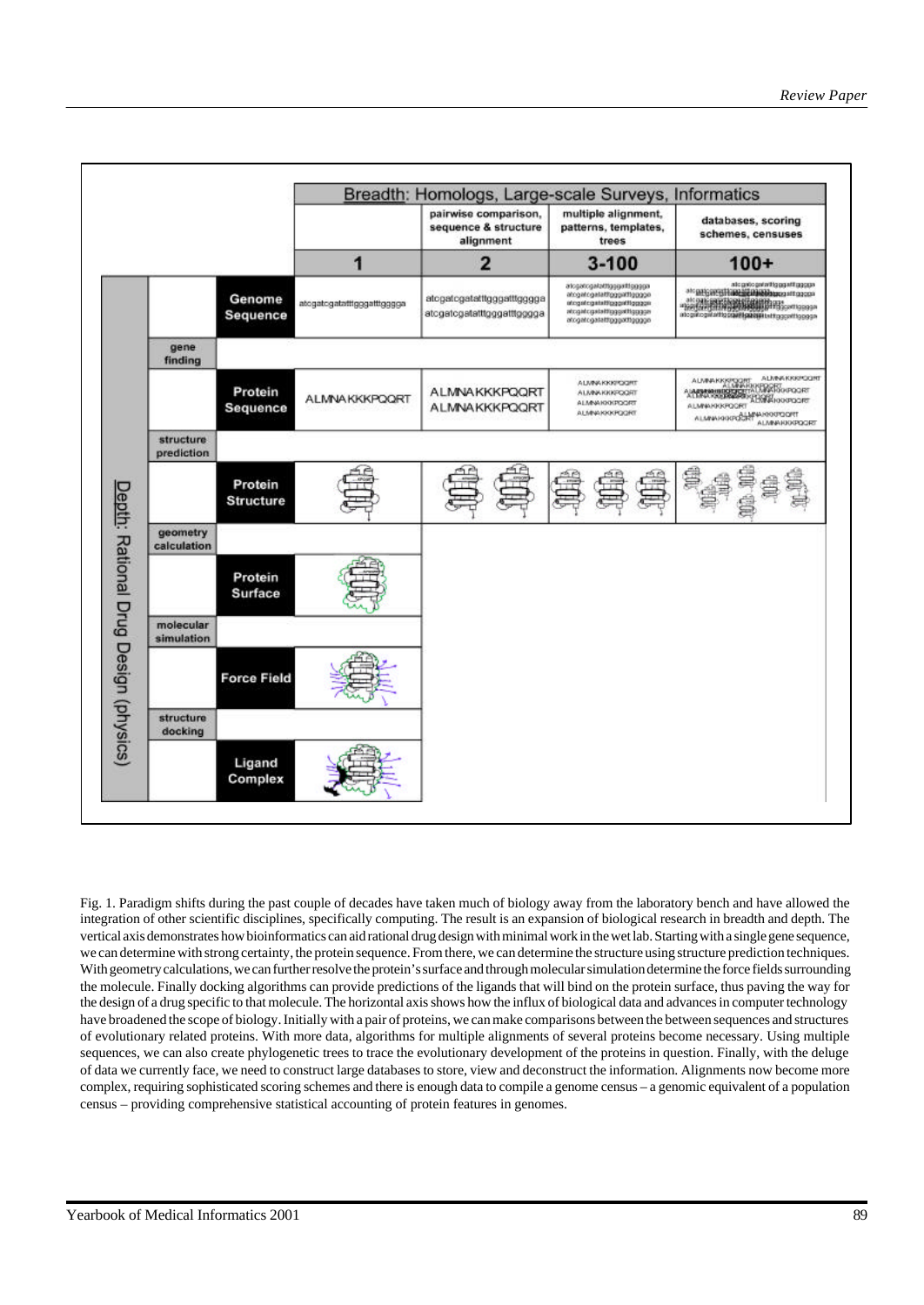## **"… applying** *INFORMATICS TECHNIQUES***…"**

The distinct subject areas we mention require different types of informatics techniques. Briefly, for data organisation, the first biological databases were simple flat files. However with the increasing amount of information, relational database methods with Web-page interfaces have become increasingly popular. In sequence analysis, techniques include string comparison methods such as text search and 1-dimensional alignment algorithms. Motif and pattern identification for multiple sequences depend on machine learning, clustering and data-mining techniques. 3D structural analysis techniques include Euclidean geometry calculations combined with basic application of physical chemistry, graphical representations of surfaces and volumes, and structural comparison and 3D matching methods. For molecular simulations, Newtonian mechanics, quantum mechanics, molecular mechanics and electrostatic calculations are applied. In many of these areas, the computational methods must be combined with good statistical analyses in order to provide an objective measure for the significance of the results.

## **Transcription regulation – a case study in bioinformatics**

DNA-binding proteins have a central role in all aspects of genetic activity within an organism, participating in processes such as transcription, packaging, rearrangement, replication and repair. In this section, we focus on the studies that have contributed to our understanding of transcription regulation in different organisms. Through this example, we demonstrate how bioinformatics has been used to increase our knowledge of biological systems and also illustrate the practical applications of the different subject areas that were briefly outlined earlier.

We start by considering structural analyses of how DNA-binding proteins recognise particular base sequences. Later, we review several genomic studies that have characterised the nature of transcription factors in different organisms, and the methods that have been used to identify regulatory binding sites in the upstream regions. Finally, we provide an overview of gene expression analyses that have been recently conducted and suggest future uses of transcription regulatory analyses to rationalise the observations made in gene expression experiments. All the results that we describe have been found through computational studies.

## **Structural studies**

As of August 2000, there were 379 structures of protein-DNA complexes in the PDB. Analyses of these structures have provided valuable insight into the stereochemical principles of binding, including how particular base sequences are recognized and how the DNA structure is quite often modified on binding.

A structural taxonomy of DNAbinding proteins, similar to that presented in SCOP and CATH, was first proposed by Harrison [72] and periodically updated to accommodate new structures as they are solved [73]. The classification consists of a twotier system: the first level collects proteins into eight groups that share gross structural features for DNAbinding, and the second comprises 54 families of proteins that are structurally homologous to each other. Assembly of such a system simplifies the comparison of different binding methods; it highlights the diversity of protein-DNA complex geometries found in nature, but also underlines the importance of interactions between αhelices and the DNA major groove, the main mode of binding in over half the protein families. While the number

of structures represented in the PDB does not necessarily reflect the relative importance of the different proteins in the cell, it is clear that helix-turn-helix, zinc-coordinating and leucine zipper motifs are used repeatedly. This provides compact frameworks that present the  $\alpha$ -helix on the surfaces of structurally diverse proteins. At a gross level, it is possible to highlight the differences between transcription factor domains that "just" bind DNA and those involved in catalysis [74]. Although there are exceptions, the former typically approach the DNA from a single face and slot into the grooves to interact with base edges. The latter commonly envelope the substrate, using complex networks of secondary structures and loops.

Focusing on proteins with  $\alpha$ -helices, the structures show many variations, both in amino acid sequences and detailed geometry. They have clearly evolved independently in accordance with the requirements of the context in which they are found. While achieving a close fit between the  $\alpha$ -helix and major groove, there is enough flexibility to allow both the protein and DNA to adopt distinct conformations. However, several studies that analysed the binding geometries of α-helices demonstrated that most adopt fairly uniform conformations regardless of protein family. They are commonly inserted in the major groove sideways, with their lengthwise axis roughly parallel to the slope outlined by the DNA backbone. Most start with the N-terminus in the groove and extend out, completing two to three turns within contacting distance of the nucleic acid [75,76].

Given the similar binding orientations, it is surprising to find that the interactions between each amino acid position along the α-helices and nucleotides on the DNA vary considerably between different protein families. However, by classifying the amino acids according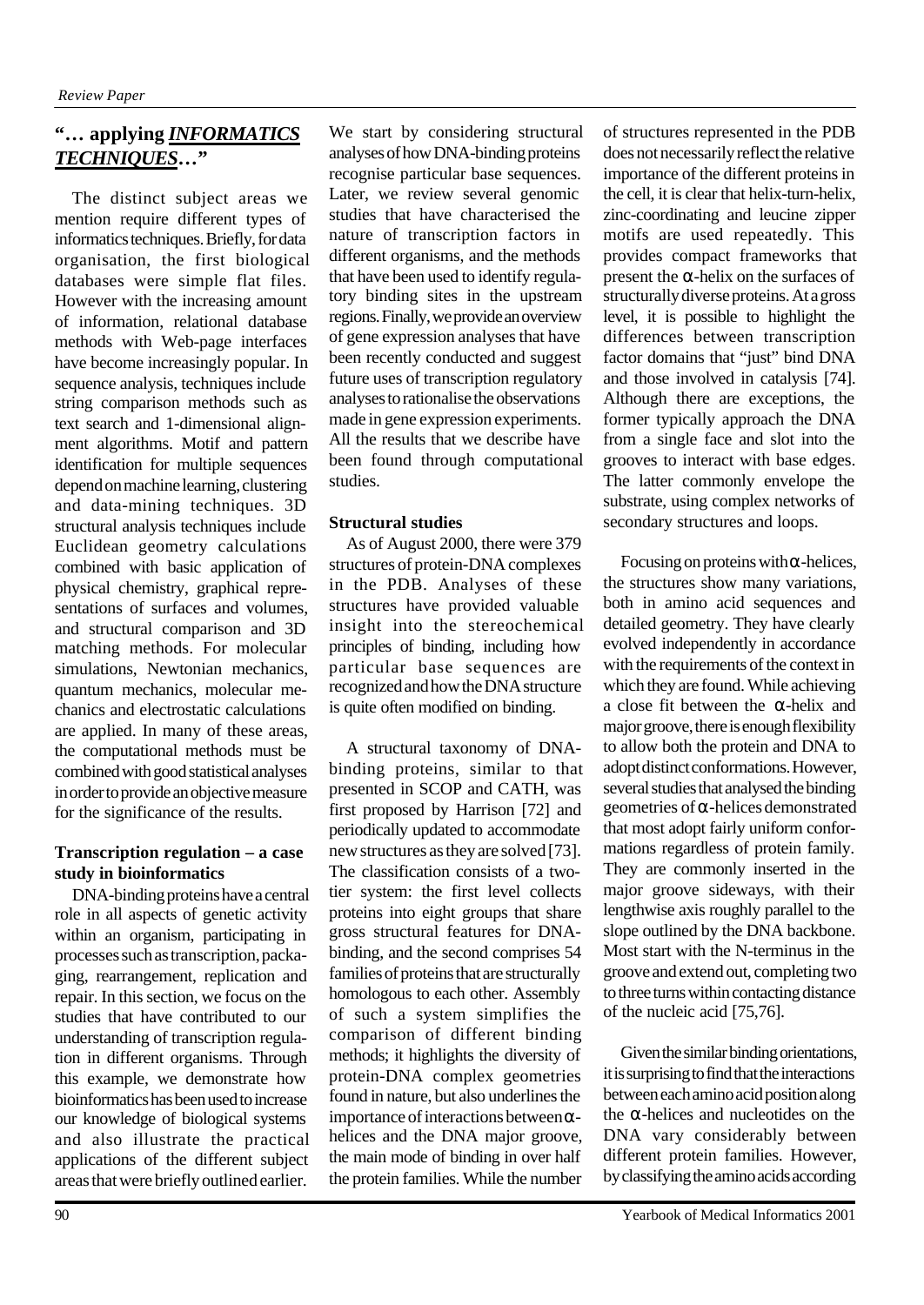to the sizes of their side chains, we are able to rationalise the different interactions patterns. The rules of interactions are based on the simple premise that for a given residue position on α-helices in similar conformations, small amino acids interact with nucleotides that are close in distance and large amino acids with those that are further [76,77]. Equivalent studies for binding by other structural motifs, like β-hairpins, have also been conducted [78]. When considering these interactions, it is important to remember that different regions of the protein surface also provide interfaces with the DNA.

This brings us to look at the atomic level interactions between individual amino acid-base pairs. Such analyses are based on the premise that a significant proportion of specific DNAbinding could be rationalised by a universal code of recognition between amino acids and bases, ie whether certain protein residues preferably interact with particular nucleotides regardless of the type of protein-DNA complex [79]. Studies have considered hydrogen bonds, van der Waals contacts and water-mediated bonds [80-82]. Results showed that about 2/3 of all interactions are with the DNA backbone and that their main role is one of sequence-independent stabilisation. In contrast, interactions with bases display some strong preferences, including the interactions of arginine or lysine with guanine, asparagine or glutamine with adenine and threonine with thymine. Such preferences were explained through examination of the stereochemistry of the amino acid side chains and base edges. Also highlighted were more complex types of interactions where single amino acids contact more than one base-step simultaneously, thus recognising a short DNA sequence. These results suggested that universal specificity, one that is observed across all proteinDNA complexes, indeed exists. However, many interactions that are normally considered to be non-specific, such as those with the DNA backbone, can also provide specificity depending on the context in which they are made.

Armed with an understanding of protein structure, DNA-binding motifs and side chain stereochemistry, a major application has been the prediction of binding either by proteins known to contain a particular motif, or those with structures solved in the uncomplexed form. Most common are predictions for α-helix-major groove interactions – given the amino acid sequence, what DNA sequence would it recognise [77,83]. In a different approach, molecular simulation techniques have been used to dock whole proteins and DNAs on the basis of force-field calculations around the two molecules [84,85].

The reason that both methods have only been met with limited success is because even for apparently simple cases like  $\alpha$ -helix-binding, there are many other factors that must be considered. Comparisons between bound and unbound nucleic acid structures show that DNA-bending is a common feature of complexes formed with transcription factors [74, 86]. This and other factors such as electrostatic and cation-mediated interactions assist indirect recognition of the nucleotide sequence, although they are not well understood yet. Therefore, it is now clear that detailed rules for specific DNA-binding will be family specific, but with underlying trends such as the arginine-guanine interactions.

## **Genomic studies**

Due to the wealth of biochemical data that are available, genomic studies in bioinformatics have concentrated on model organisms, and the analysis of regulatory systems has been no exception. Identification of transcription

factors in genomes invariably depends on similarity search strategies, which assume a functional and evolutionary relationship between homologous proteins. In *E. coli*, studies have so far estimated a total of 300 to 500 transcription regulators [87] and PEDANT [88], a database of automatically assigned gene functions, shows that typically 2-3% of prokaryotic and 6-7% of eukaryotic genomes comprise DNA-binding proteins. As assignments were only complete for 40-60% of genomes as of August 2000, these figures most likely underestimate the actual number. Nonetheless, they already represent a large quantity of proteins and it is clear that there are more transcription regulators in eukaryotes than other species. This is unsurprising, considering the organisms have developed a relatively sophisticated transcription mechanism.

From the conclusions of the structural studies, the best strategy for characterising DNA-binding of the putative transcription factors in each genome is to group them by homology and analyse the individual families. Such classifications are provided in the secondary sequence databases described earlier and also those that specialise in regulatory proteins such as RegulonDB [89] and TRANSFAC [90]. Of even greater use is the provision of structural assignments to the proteins; given a transcription factor, it is helpful to know the structural motif that it uses for binding, therefore providing us with a better understanding of how it recognises the target sequence. Structural genomics through bioinformatics assigns structures to the protein products of genomes by demonstrating similarity to proteins of known structure [91]. These studies have shown that prokaryotic transcription factors most frequently contain helix-turn-helix motifs [87,92] and eukaryotic factors contain homeodomain type helix-turn-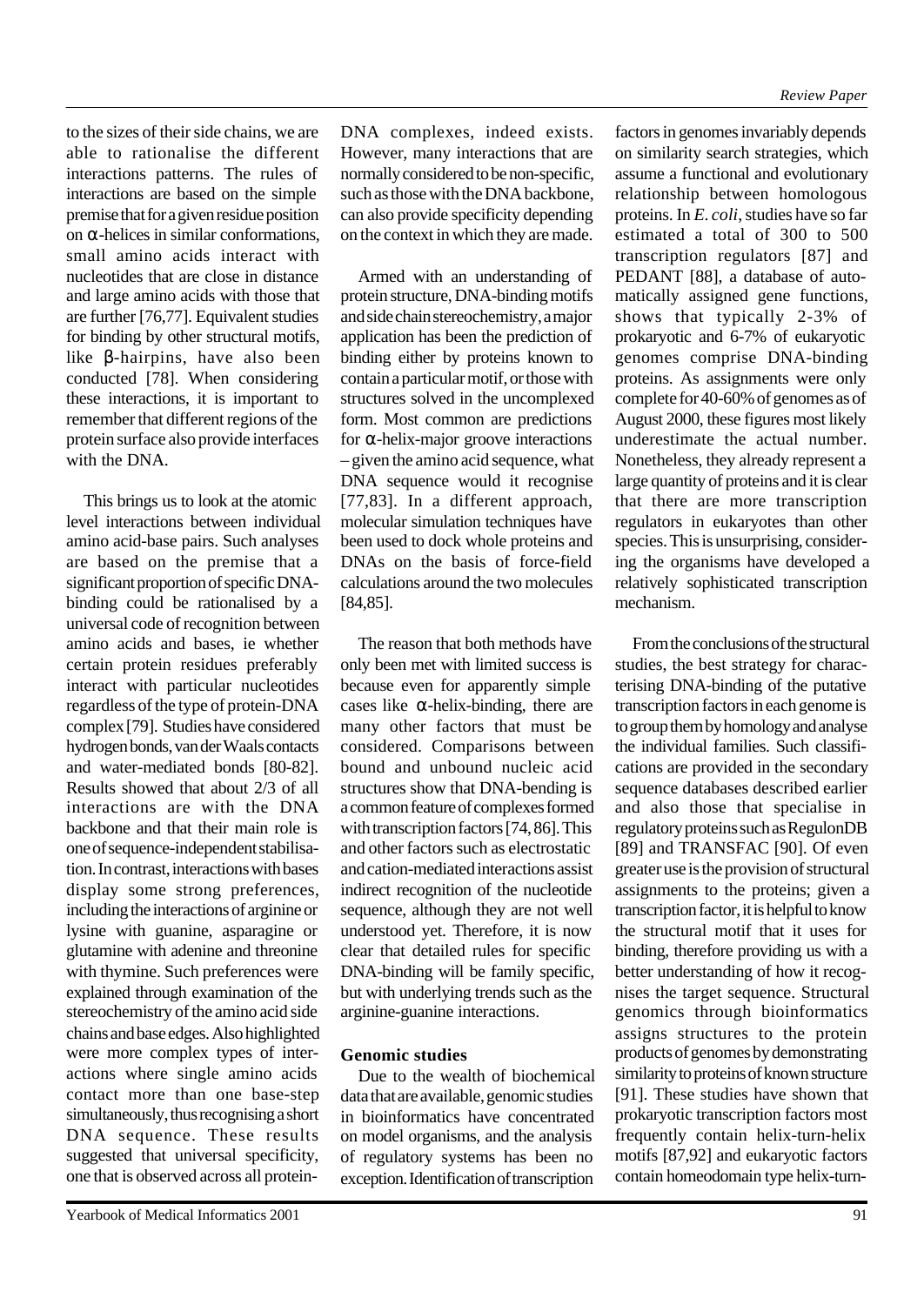#### *Review Paper*

helix, zinc finger or leucine zipper motifs. From the protein classifications in each genome, it is clear that different types of regulatory proteins differ in abundance and families significantly differ in size. A study by Huynen and van Nimwegen [93] has shown that members of a single family have similar functions, but as the requirements of this function vary over time, so does the presence of each gene family in the genome.

Most recently, using a combination of sequence and structural data, we examined the conservation of amino acid sequences between related DNAbinding proteins, and the effect that mutations have on DNA sequence recognition. The structural families described above were expanded to include proteins that are related by sequence similarity, but whose structures remain unsolved. Again, members of the same family are homologous, and probably derive from a common ancestor.

Amino acid conservations were calculated for the multiple sequence alignments of each family [94]. Generally, alignment positions that interact with the DNA are better conserved than the rest of the protein surface, although the detailed patterns of conservation are quite complex. Residues that contact the DNA backbone are highly conserved in all protein families, providing a set of stabilising interactions that are common to all homologous proteins. The conservation of alignment positions that contact bases, and recognise the DNA sequence, are more complex and could be rationalised by defining a 3-class model for DNA-binding. First, protein families that bind non-specifically usually contain several conserved basecontacting residues; without exception, interactions are made in the minor groove where there is little discrimination between base types. The

contacts are commonly used to stabilise deformations in the nucleic acid structure, particularly in widening the DNA minor groove. The second class comprise families whose members all target the same nucleotide sequence; here, base-contacting positions are absolutely or highly conserved allowing related proteins to target the same sequence.

The third, and most interesting, class comprises families in which binding is also specific but different members bind distinct base sequences. Here protein residues undergo frequent mutations, and family members can be divided into subfamilies according to the amino acid sequences at basecontacting positions; those in the same subfamily are predicted to bind the same DNA sequence and those of different subfamilies to bind distinct sequences. On the whole, the subfamilies corresponded well with the proteins' functions and members of the same subfamilies were found to regulate similar transcription pathways. The combined analysis of sequence and structural data described by this study provided an insight into how homologous DNA-binding scaffolds achieve different specificities by altering their amino acid sequences. In doing so, proteins evolved distinct functions, therefore allowing structurally related transcription factors to regulate expression of different genes. Therefore, the relative abundance of transcription regulatory families in a genome depends, not only on the importance of a particular protein function, but also in the adaptability of the DNA-binding motifs to recognise distinct nucleotide sequences. This, in turn, appears to be best accommodated by simple binding motifs, such as the zinc fingers.

Given the knowledge of the transcription regulators that are contained in each organism, and an understanding of how they recognise DNA sequences, it is of interest to search for their potential binding sites within genome sequences [95]. For prokaryotes, most analyses have involved compiling data on experimentally known binding sites for particular proteins and building a consensus sequence that incorporates any variations in nucleotides. Additional sites are found by conducting wordmatching searches over the entire genome and scoring candidate sites by similarity [96-99]. Unsurprisingly, most of the predicted sites are found in noncoding regions of the DNA [96] and the results of the studies are often presented in databases such as RegulonDB [89]. The consensus search approach is often complemented by comparative genomic studies searching upstream regions of orthologous genes in closely related organisms. Through such an approach, it was found that at least 27% of known *E. coli* DNA-regulatory motifs are conserved in one or more distantly related bacteria [100].

The detection of regulatory sites in eukaryotes poses a more difficult problem because consensus sequences tend to be much shorter, variable, and dispersed over very large distances. However, initial studies in *S. cerevisiae* provided an interesting observation for the GATA protein in nitrogen metabolism regulation. While the 5 base-pair GATA consensus sequence is found almost everywhere in the genome, a single isolated binding site is insufficient to exert the regulatory function [101]. Therefore specificity of GATA activity comes from the repetition of the consensus sequence within the upstream regions of controlled genes in multiple copies. An initial study has used this observation to predict new regulatory sites by searching for overrepresented oligonucleotides in noncoding regions of yeast and worm genomes [102,103].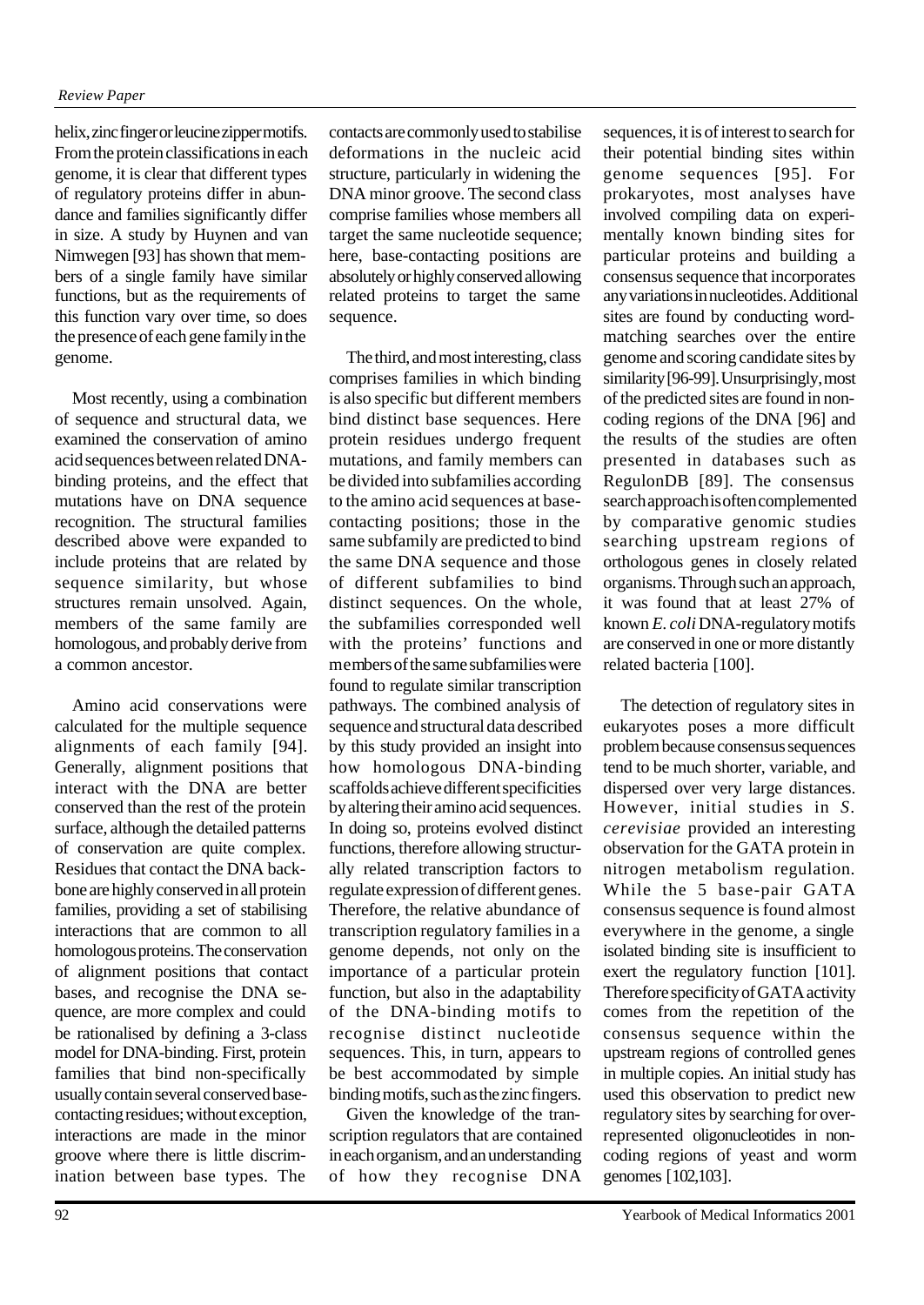Having detected the regulatory binding sites, there is the problem of defining the genes that are actually regulated, commonly termed regulons. Generally, binding sites are assumed to be located directly upstream of the regulons; however there are different problems associated with this assumption depending on the organism. For prokaryotes, it is complicated by the presence of operons; it is difficult to locate the regulated gene within an operon since it can lie several genes downstream of the regulatory sequence. It is often difficult to predict the organisation of operons [104], especially to define the gene that is found at the head, and there is often a lack of long-range conservation in gene order between related organisms [105]. The problem in eukaryotes is even more severe; regulatory sites often act in both directions, binding sites are usually distant from regulons because of large intergenic regions, and transcription regulation is usually a result of combined action by multiple transcription factors in a combinatorial manner.

Despite these problems, these studies have succeeded in confirming the transcription regulatory pathways of well-characterised systems such as the heat shock response system [99]. In addition, it is feasible to experimentally verify any predictions, most notably using gene expression data.

## **Gene expression studies**

Many expression studies have so far focused on devising methods to cluster genes by similarities in expression profiles. This is in order to determine the proteins that are expressed together under different cellular conditions. Briefly, the most common methods are hierarchical clustering, self-organising maps, and K-means clustering. Hierarchical methods originally derived from algorithms to construct phylogenetic

trees, and group genes in a "bottomup" fashion; genes with the most similar expression profiles are clustered first, and those with more diverse profiles are included iteratively [106-108]. In contrast, the self-organising map [109, 110] and K-means methods [111] employ a "top-down" approach in which the user pre-defines the number of clusters for the dataset. The clusters are initially assigned randomly, and the genes are regrouped iteratively until they are optimally clustered.

Given these methods, it is of interest to relate the expression data to other attributes such as structure, function and subcellular localisation of each gene product. Mapping these properties provides an insight into the characteristics of proteins that are expressed together, and also suggest some interesting conclusions about the overall biochemistry of the cell. In yeast, shorter proteins tend to be more highly expressed than longer proteins, probably because of the relative ease with which they are produced [112]. Looking at the amino acid content, highly expressed genes are generally enriched in alanine and glycine, and depleted in asparagine; these are thought to reflect the requirements of amino acid usage in the organism, where synthesis of alanine and glycine are energetically less expensive than asparagine. Turning to protein structure, expression levels of the TIM barrel and NTP hydrolase folds are highest, while those for the leucine zipper, zinc finger and transmembrane helix-containing folds are lowest. This relates to the functions associated with these folds; the former are commonly involved in metabolic pathways and the latter in signalling or transport processes [113]. This is also reflected in the relationship with subcellular localisations of proteins, where expression of cytoplasmic proteins is high, but nuclear and membrane proteins tend to be low [114,115].

More complex relationships have also been assessed. Conventional wisdom is that gene products that interact with each other are more likely to have similar expression profiles than if they do not [116,117]. However, a recent study showed that this relationship is not so simple [118]. While expression profiles are similar for gene products that are permanently associated, for example in the large ribosomal subunit, profiles differ significantly for products that are only associated transiently, including those belonging to the same metabolic pathway.

As described below, one of the main driving forces behind expression analysis has been to analyse cancerous cell lines [119]. In general, it has been shown that different cell lines (eg epithelial and ovarian cells) can be distinguished on the basis of their expression profiles, and that these profiles are maintained when cells are transferred from an *in vivo* to an *in vitro* environment [120]. The basis for their physiological differences were apparent in the expression of specific genes; for example, expression levels of gene products necessary for progression through the cell cycle, especially ribosomal genes, correlated well with variations in cell proliferation rate. Comparative analysis can be extended to tumour cells, in which the underlying causes of cancer can be uncovered by pinpointing areas of biological variations compared to normal cells. For example in breast cancer, genes related to cell proliferation and the IFN-regulated signal transduction pathway were found to be upregulated [52,121]. One of the difficulties in cancer treatment has been to target specific therapies to pathogenetically distinct tumour types, in order to maximise efficacy and minimise toxicity. Thus, improvements in cancer classifications have been central to advances in cancer treatment. Although the distinction between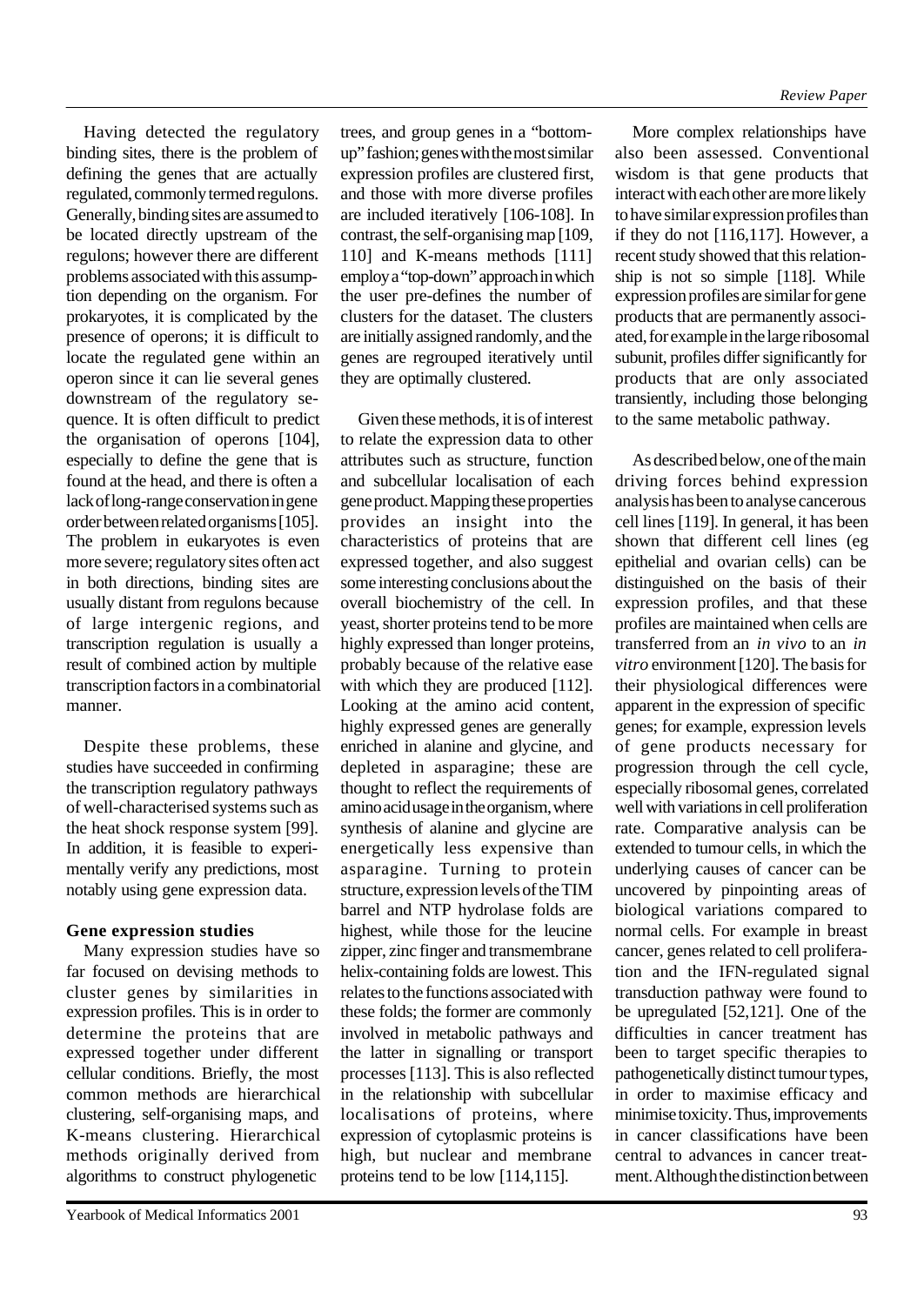different forms of cancer – for example subclasses of acute leukaemia – has been well established, it is still not possible to establish a clinical diagnosis on the basis of a single test. In a recent study, acute myeloid leukaemia and acute lymphoblastic leukaemia were successfully distinguished based on the expression profiles of these cells [53]. As the approach does not require prior biological knowledge of the diseases, it may provide a generic strategy for classifying all types of cancer.

Clearly, an essential aspect of understanding expression data lies in understanding the basis of transcription regulation. However, analysis in this area is still limited to preliminary analyses of expression levels in yeast mutants lacking key components of the transcription initiation complex [10,122].

## **"… many** *PRACTICAL APPLICATIONS***…"**

Here, we describe some of the major uses of bioinformatics.

## **Finding Homologues**

As described earlier, one of the driving forces behind bioinformatics is the search for similarities between different biomolecules. Apart from enabling systematic organisation of data, identification of protein homologues has some direct practical uses. The most obvious is transferring information between related proteins. For example, given a poorly characterised protein, it is possible to search for homologues that are better understood and with caution, apply some of the knowledge of the latter to the former. Specifically with structural data, theoretical models of proteins are usually based on experimentally solved structures of close homologues [123]. Similar techniques are used in fold recognition in which tertiary structure predictions depend on finding structures

of remote homologues and checking whether the prediction is energetically viable [124]. Where biochemical or structural data are lacking, studies could be made in low-level organisms like yeast and the results applied to homologues in higher-level organisms such as humans, where experiments are more demanding.

An equivalent approach is also employed in genomics. Homologuefinding is extensively used to confirm coding regions in newly sequenced genomes and functional data is frequently transferred to annotate individual genes. On a larger scale, it also simplifies the problem of understanding complex genomes by analysing simple organisms first and then applying the same principles to more complicated ones – this is one reason why early structural genomics projects focused on *Mycoplasma genitalium* [91].

Ironically, the same idea can be applied in reverse. Potential drug targets are quickly discovered by checking whether homologues of essential microbial proteins are missing in humans. On a smaller scale, structural differences between similar proteins may be harnessed to design drug molecules that specifically bind to one structure but not another.

## **Rational Drug Design**

One of the earliest medical applications of bioinformatics has been in aiding rational drug design. Figure 2 outlines the commonly cited approach, taking the MLH1 gene product as an example drug target. MLH1 is a human gene encoding a mismatch repair protein (mmr) situated on the short arm of chromosome 3 [125]. Through linkage analysis and its similarity to mmr genes in mice, the gene has been implicated in nonpolyposis colorectal cancer<sup>[126]</sup>. Given the nucleotide sequence, the probable amino acid sequence of the encoded protein

can be determined using translation software. Sequence search techniques can then be used to find homologues in model organisms, and based on sequence similarity, it is possible to model the structure of the human protein on experimentally characterised structures. Finally, docking algorithms could design molecules that could bind the model structure, leading the way for biochemical assays to test their biological activity on the actual protein.

## **Large-scale censuses**

Although databases can efficiently store all the information related to genomes, structures and expression datasets, it is useful to condense all this information into understandable trends and facts that users can readily understand. Broad generalisations help identify interesting subject areas for further detailed analysis, and place new observations in a proper context. This enables one to see whether they are unusual in any way.

Through these large-scale censuses, one can address a number of evolutionary, biochemical and biophysical questions. For example, are specific protein folds associated with certain phylogenetic groups? How common are different folds within particular organisms? And to what degree are folds shared between related organisms? Does this extent of sharing parallel measures of relatedness derived from traditional evolutionary trees? Initial studies show that the frequency of folds differs greatly between organisms and that the sharing of folds between organisms does in fact follow traditional phylogenetic classifications [21,41]. We can also integrate data on protein functions; given that the particular protein folds are often related to specific biochemical functions [68, 69], these findings highlight the diversity of metabolic pathways in different organisms [20,105].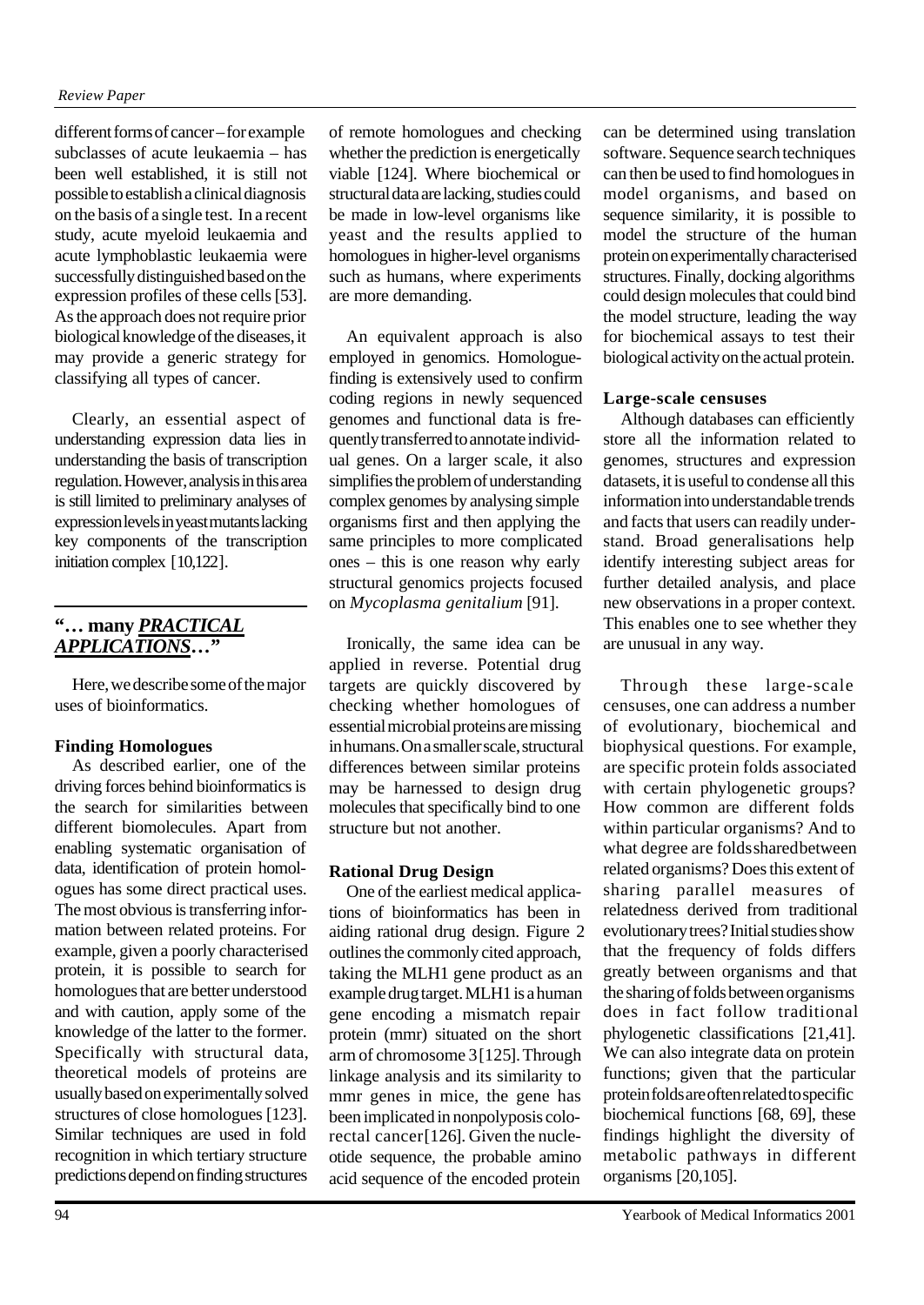

Fig.2. Above is a schematic outlining how scientists can use bioinformatics to aid rational drug discovery. MLH1 is a human gene encoding a mismatch repair protein (*mmr*) situated on the short arm of chromosome 3. Through linkage analysis and its similarity to *mmr* genes in mice, the gene has been implicated in nonpolyposis colorectal cancer. Given the nucleotide sequence, the probable amino acid sequence of the encoded protein can be determined using translation software. Sequence search techniques can be used to find homologues in model organisms, and based on sequence similarity, it is possible to model the structure of the human protein on experimentally characterised structures. Finally, docking algorithms could design molecules that could bind the model structure, leading the way for biochemical assays to test their biological activity on the actual protein.

As we discussed earlier, one of the most exciting new sources of genomic information is the expression data. Combining expression information with structural and functional classifications of proteins we can ask whether the high occurrence of a protein fold in a genome is indicative of high expression levels [112]. Further genomic scale data that we can consider in large-scale surveys include the subcellular localisations of proteins and their interactions with each other [127-129]. In conjunction with structural data, we can then begin to compile a map of all proteinprotein interactions in an organism.

## **Further applications in medical sciences**

Most recent applications in the medical sciences have centred on gene expression analysis [130]. This usually involves compiling expression data for cells affected by different diseases [131], eg cancer [53,132, 133] and ateriosclerosis [134], and comparing the measurements against normal expression levels. Identification of genes that are expressed differently in affected cells provides a basis for explaining the causes of illnesses and highlights potential drug targets. Using the process described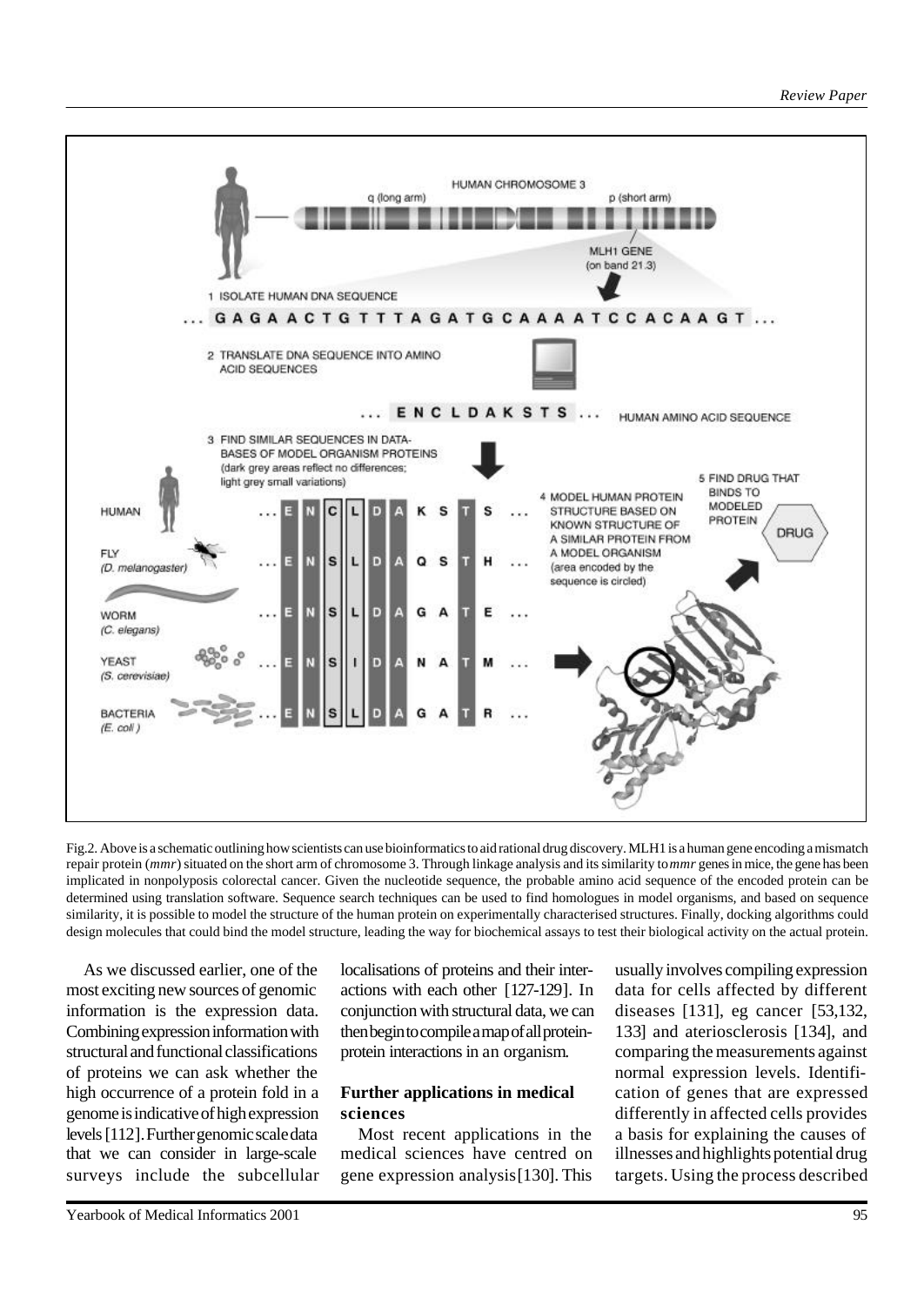in Figure 2, one would design compounds that bind the expressed protein, or perhaps more importantly, the transcription regulator has caused the change in expression levels. Given a lead compound, microarray experiments can then be used to evaluate responses to pharmacological intervention, [135,136] and also provide early tests to detect or predict the toxicity of trial drugs.

Further advances in bioinformatics combined with experimental genomics for individuals are predicted to revolutionalise the future of healthcare. A typical scenario for a patient may start with post-natal genotyping to assess susceptibility or immunity from specific diseases and pathogens. With this information, a unique combination of vaccines could be prescribed, minimising the healthcare costs of unnecessary treatments and anticipating the onslaught of diseases later in life. Regular lifetime screenings could lead to guidance for nutrition intake and early detections of any illnesses [137]. In addition, drug-based treatments could be tailored specifically to the patient and disease, thus providing the most effective course of medication with minimal side-effects [138]. Given the present rate of development, such a scenario in healthcare appears to be possible in the not too distant future.

## **Conclusions**

With the current deluge of data, computational methods have become indispensable to biological investigations. Originally developed for the analysis of biological sequences, bioinformatics now encompasses a wide range of subject areas including structural biology, genomics and gene expression studies. In this review, we provided an introduction and overview of the current state of field. In particular, we discussed the types of biological information and databases that are commonly used, examined some of the studies that are being

conducted – with reference to transcription regulatory systems – and finally looked at several practical applications of the field.

Two principal approaches underpin all studies in bioinformatics. First is that of comparing and grouping the data according to biologically meaningful similarities and second, that of analysing one type of data to infer and understand the observations for another type of data. These approaches are reflected in the main aims of the field, which are to understand and organise the information associated with biological molecules on a large scale. As a result, bioinformatics has not only provided greater depth to biological investigations, but added the dimension of breadth as well. In this way, we are able to examine individual systems in detail and also compare them with those that are related in order to uncover common principles that apply across many systems and highlight unusual features that are unique to some.

#### **Acknowledgements**

We thank Patrick McGarvey for comments on the manuscript.

#### References

- 1. Reichhardt T. It's sink or swim as a tidal wave of data approaches. Nature 1999;399(6736):517-20.
- 2. Benson DA, Karsch-Mizrachi I, Lipman DJ, Ostell J, Rapp BA, Wheeler DL. GenBank. Nucleic Acids Res 2000;28  $(1):15-8.$
- 3. Bairoch A, Apweiler R. The SWISS-PROT protein sequence database and its supplement TrEMBL in 2000. Nucleic Acids Res 2000;28(1):45-8.
- 4. Fleischmann RD, Adams MD, White O, Clayton RA, Kirkness EF, Kerlavage AR, et al. Whole-genome random sequencing and assembly of Haemophilus influenzae Rd. Science 1995;269 (5223):496-512.
- 5. Drowning in data. The Economist 26 June 1999.
- 6. Bernstein FC, Koetzle TF, Williams GJ, Meyer EF, Jr., Brice MD, Rodgers JR, et al.

The Protein Data Bank. A computer-based archival file for macromolecular structures. Eur J Biochem 1977;80(2):319-24.

- 7. Berman HM, Westbrook J, Feng Z, Gilliland G, Bhat TN, Weissig H, et al. The Protein Data Bank. Nucleic Acids Res 2000;28(1):235-42.
- 8. Pearson WR, Lipman DJ. Improved tools for biological sequence comparison. Proc Natl Acad Sci U S A 1988;85(8):2444-2448.
- 9. Altschul SF, Madden TL, Schaffer AA, Zhang J, Zhang Z, Miller W, et al. Gapped BLAST and PSI-BLAST: a new generation of protein database search programs. Nucleic Acids Res. 1997;25(17):3389-3402.
- 10. Holstege FC JE, Wyrick JJ, Lee TI, Hengartner CJ, Green MR, Golub TR, Lander ES, Young RA. Dissecting the regulatory circuitry of a eukaryotic genome. Cell 1998;95(5):717-728.
- 11. Pedersendagger AG, Jensendagger LJ, Brunak S, Staerfeldt HH, Ussery DW. A DNA structural atlas for Escherichia coli. J Mol Biol 2000;299(4):907-930.
- 12. Kanehisa M, Goto S. KEGG: kyoto encyclopedia of genes and genomes. Nucleic Acids Res 2000;28(1):27-30.
- 13. Jeffery CJ. Moonlighting proteins. TIBS 1999;24(1):8-11.
- 14. Chothia C. Proteins. One thousand families for the molecular biologist [news]. Nature 1992;357(6379):543-4.
- 15. Orengo CA, Jones DT, Thornton JM. Protein superfamilies and domain superfolds. Nature 1994;372(6507):631-4.
- 16. Lesk AM, Chothia C. How different amino acid sequences determine similar protein structures: the structure and evolutionary dynamics of the globins. J Mol Biol 1980;136(3):225-70.
- 17. Russell RB, Saqi MA, Sayle RA, Bates PA, Sternberg MJ. Recognition of analogous and homologous protein folds: analysis of sequence and structure conservation. J Mol Biol 1997;269(3):423-39.
- 18. Russell RB, Saqi MA, Bates PA, Sayle RA, Sternberg MJ. Recognition of analogous and homologous protein folds—assessment of prediction success and associated alignment accuracy using empirical substitution matrices. Protein Eng 1998;11(1):1-9.
- 19. Fitch WM. Distinguishing homologous from analogous proteins. Syst Zool 1970;19:99-110.
- 20. Tatusov RL, Koonin EV, Lipman DJ. A genomic perspective on protein families. Science 1997;278(5338):631-7.
- 21. Gerstein M, Hegyi H. Comparing genomes in terms of protein structure: surveys of a finite parts list. FEMS Microbiol Rev 1998;22(4):277-304.
- 22. Skolnick J, Fetrow JS. From genes to protein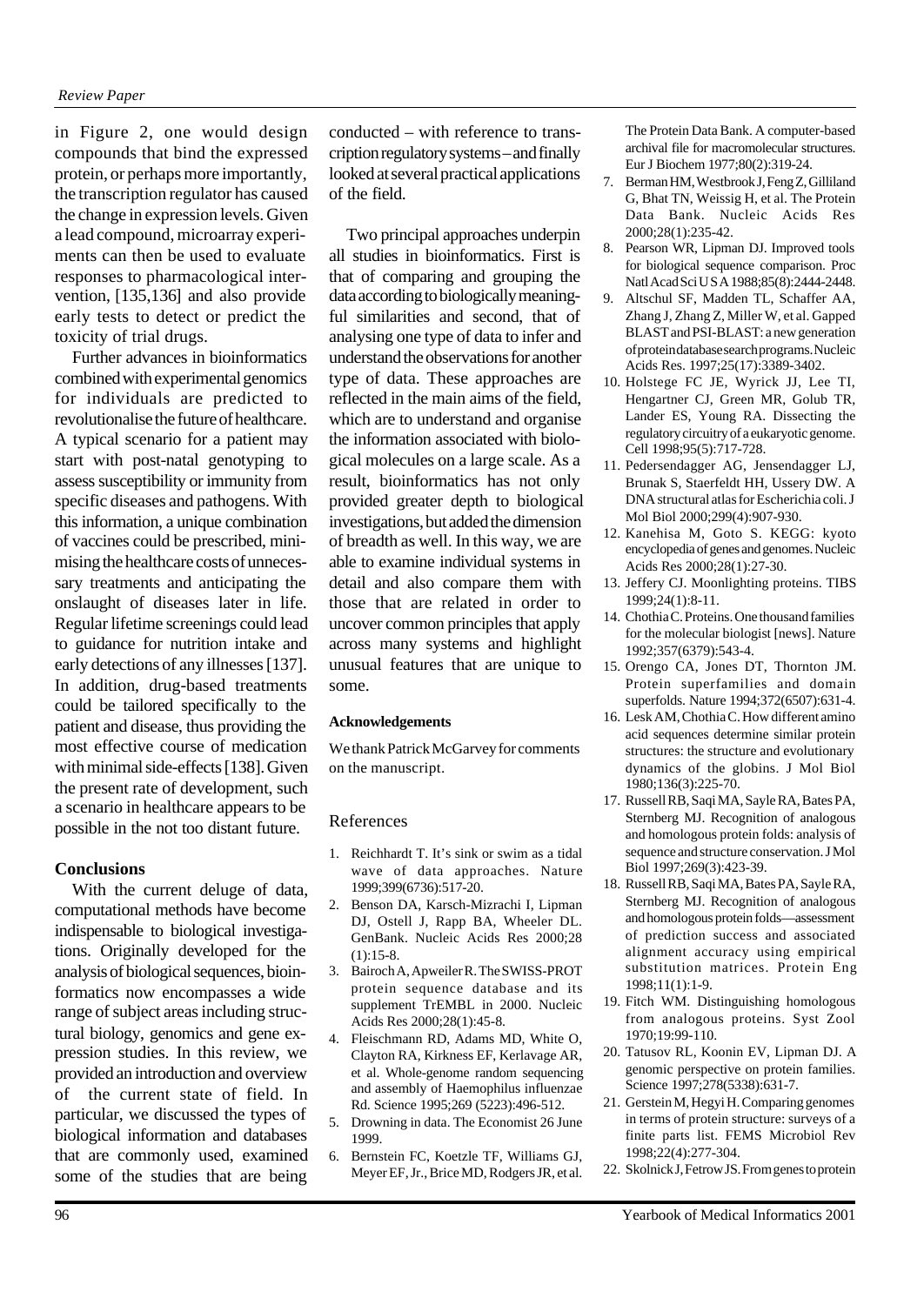structure and function: novel applications of computational approaches in the genomic era. TIBtech 2000;18:34-39.

- 23. McGarvey PB, Huang H, Barker WC, Orcutt BC, Garavelli JS, Srinivasarao GY, et al. PIR: a new resource for bioinformatics. Bioinformatics 2000;16(3):290-291.
- 24. Bleasby AJ, Akrigg D, Attwood TK. OWL—a non-redundant composite protein sequence database. Nucleic Acids Res 1994;22(17):3574-3577.
- 25. Bleasby AJ, Wootton JC. Construction of validated, non-redundant composite protein sequence databases. Protein Eng 1990;3(3):153-159.
- 26. Hofmann K, Bucher P, Falquet L, Bairoch A. The PROSITE database, its status in 1999. Nucleic Acids Res 1999;27(1):215-219.
- 27. Attwood TK, Croning MD, Flower DR, Lewis AP, Mabey JE, Scordis P, et al. PRINTS-S: the database formerly known as PRINTS. Nucleic Acids Res 2000;28(1):225-227.
- 28. Bateman A, Birney E, Durbin R, Eddy SR, Howe KL, Sonnhammer EL. The Pfam protein families database. Nucleic Acids Res 2000;28(1):263-266.
- 29. Attwood TK, Flower DR, Lewis AP, Mabey JE, Morgan SR, Scordis P, et al. PRINTS prepares for the new millennium. Nucleic Acids Res 1999;27(1):220-225.
- 30. Laskowski RA, Hutchinson EG, Michie AD, Wallace AC, Jones ML, Thornton JM. PDBsum: a Web-based database of summaries and analyses of all PDB structures. TIBS 1997;22(12):488-490.
- 31. Pearl FM, Lee D, Bray JE, Sillitoe I, Todd AE, Harrison AP, et al. Assigning genomic sequences to CATH. Nucleic Acids Res 2000;28(1):277-282.
- 32. Lo Conte L, Ailey B, Hubbard TJ, Brenner SE, Murzin AG, Chothia C. SCOP: a structural classification of proteins database. Nucleic Acids Res 2000;28(1):257-259.
- 33. Holm L, Sander C. Touring protein fold space with Dali/FSSP. Nucleic Acids Res 1998;26(1):316-319.
- 34. Berman HM, Olson WK, Beveridge DL, Westbrook J, Gelbin A, Demeny T, et al. The Nucleic Acid Database. A comprehensive relational database of threedimensional structures of nucleic acids. Biophys J 1992;63(3):751-759.
- 35. Vondrasek J, Wlodawer A. Database of HIV proteinase structures. TIBS 1997;22(5):183.
- 36. Hendlich M. Databases for protein-ligand complexes. Acta Cryst D 1998;54(1):1178- 1182.
- 37. Baker W, van den Broek A, Camon E, Hingamp P, Sterk P, Stoesser G, et al. The EMBL nucleotide sequence database. Nucleic Acids Res 2000;28(1):19-23.
- 38. Okayama T, Tamura T, Gojobori T, Tateno Y, Ikeo K, Miyazaki S, et al. Formal design and implementation of an improved DDBJ DNA database with a new schema and object-oriented library. Bioinformatics 1998;14(6):472-8.
- 39. Schuler GD, Epstein JA, Ohkawa H, Kans JA. Entrez: molecular biology database and retrieval system. Methods Enzymol 1996;266:141-62.
- 40. Tatusova TA, Karsch-Mizrachi I, Ostell JA. Complete genomes in WWW Entrez: data representation and analysis. Bioinformatics 1999;15(7-8):536-43.
- 41. Lin J, Gerstein M. Whole-genome trees based on the occurrence of folds and orthologs: implications for comparing genomes on different levels. Genome Res 2000;10(6):808-18.
- 42. Eisen MB, Brown PO. DNA arrays for analysis of gene expression. Methods Enzymol 1999;303:179-205.
- 43. Cheung VG, Morley M, Aguilar F, Massimi A, Kucherlapati R, Childs G. Making and reading microarrays. Nat Genet 1999;21(1 Suppl):15-9.
- 44. Duggan DJ, Bittner M, Chen Y, Meltzer P, Trent JM. Expression profiling using cDNA microarrays. Nat Genet 1999;21(1 Suppl):10-4.
- 45. Lipshutz RJ FS, Gingeras TR, Lockhart DJ. High density synthetic oligonucleotide arrays. Nat Gen 1999;21(1):20-24.
- 46. Velculescu VE ZL, Zhou, W Traverso, G St Croix, B Vogelstein B, Kinzler KW. Serial Analysis of Gene Expression Detailed Protocol. 1999.
- 47. Roth FP HJ, Estep PW, Church GM. Finding DNA regulatory motifs within unaligned noncoding sequences clustered by whole-genome mRNA quantitation. Nat Biotechnol 1998;16(10):939-45.
- 48. Jelinsky SA, Samson LD. Global response of Saccharomyces cerevisiae to an alkylating agent. Proc Natl Acad Sci U S A 1999;96(4):1486-91.
- 49. Cho RJ, Campbell MJ, Winzeler EA, Steinmetz L, Conway A, Wodicka L, et al. A genome-wide transcriptional analysis of the mitotic cell cycle. Mol Cell 1998;2(1):65-73.
- 50. DeRisi JL, Iyer VR, Brown PO. Exploring the metabolic and genetic control of gene expression on a genomic scale. Science 1997;278(5338):680-6.
- 51. Winzeler EA, Shoemaker DD, Astromoff A, Liang H, Anderson K, Andre B, et al. Functional characterization of the S. cerevisiae genome by gene deletion and parallel analysis. Science 1999;285(5429):901-6.
- 52. Perou CM, Sorlie T, Eisen MB, van de Rijn M, Jeffrey SS, Rees CA, et al. Molecular portraits of human breast tumours. Nature

2000;406(6797):747-52.

- 53. Golub TR, Slonim DK, Tamayo P, Huard C, Gaasenbeek M, Mesirov JP, et al. Molecular classification of cancer: class discovery and class prediction by gene expression monitoring. Science 1999;286 (5439):531-7.
- 54. Celis JE, Gromov P. 2D protein electrophoresis: can it be perfected? Curr Opin Biotechnol 1999;10(1):16-21.
- 55. Pandey A, Mann M. Proteomics to study genes and genomes. Nature 2000;405 (6788):837-46.
- 56. Futcher B, Latter GI, Monardo P, McLaughlin CS, Garrels JI. A sampling of the yeast proteome. Mol Cell Biol 1999;19(11):7357-68.
- 57. Gygi SP, Rist B, Gerber SA, Turecek F, Gelb MH, Aebersold R. Quantitative analysis of complex protein mixtures using isotope-coded affinity tags. Nat Biotechnol 1999;17(10):994-9.
- 58. Gerstein M. Integrative database analysis in structural genomics. Nature Struct Biol 2000;7:960-3.
- 59. Etzold T, Ulyanov A, Argos P. SRS: information retrieval system for molecular biology data banks. Methods Enzymol 1996;266:114-28.
- 60. Wade K. Searching Entrez PubMed and uncover on the internet [news]. Aviat Space Environ Med 2000;71(5):559.
- 61. Zhang MQ. Promoter analysis of coregulated genes in the yeast genome. Comput Chem 1999;23(3-4):233-50.
- 62. Boguski MS. Biosequence exegesis. Science 1999;286(5439):453-5.
- 63. Miller C, Gurd J, Brass A. A RAPID algorithm for sequence database comparisons: application to the identification of vector contamination in the EMBL databases. Bioinformatics 1999;15(2):111-21.
- 64. Gonnet GH, Korostensky C, Benner S. Evaluation measures of multiple sequence alignments [In Process Citation]. J Comput Biol 2000;7(1-2):261-76.
- 65. Orengo CA, Taylor WR. SSAP: sequential structure alignment program for protein structure comparison. Methods Enzymol 1996;266:617-35.
- 66. Orengo CA. CORA—topological fingerprints for protein structural families. Protein Sci 1999;8(4):699-715.
- 67. Russell RB, Sternberg MJ. Structure prediction. How good are we? Curr Biol 1995;5(5):488-90.
- 68. Martin AC, Orengo CA, Hutchinson EG, Jones S, Karmirantzou M, Laskowski RA, et al. Protein folds and functions. Structure 1998;6(7):875-84.
- 69. Hegyi H, Gerstein M. The relationship between protein structure and function: a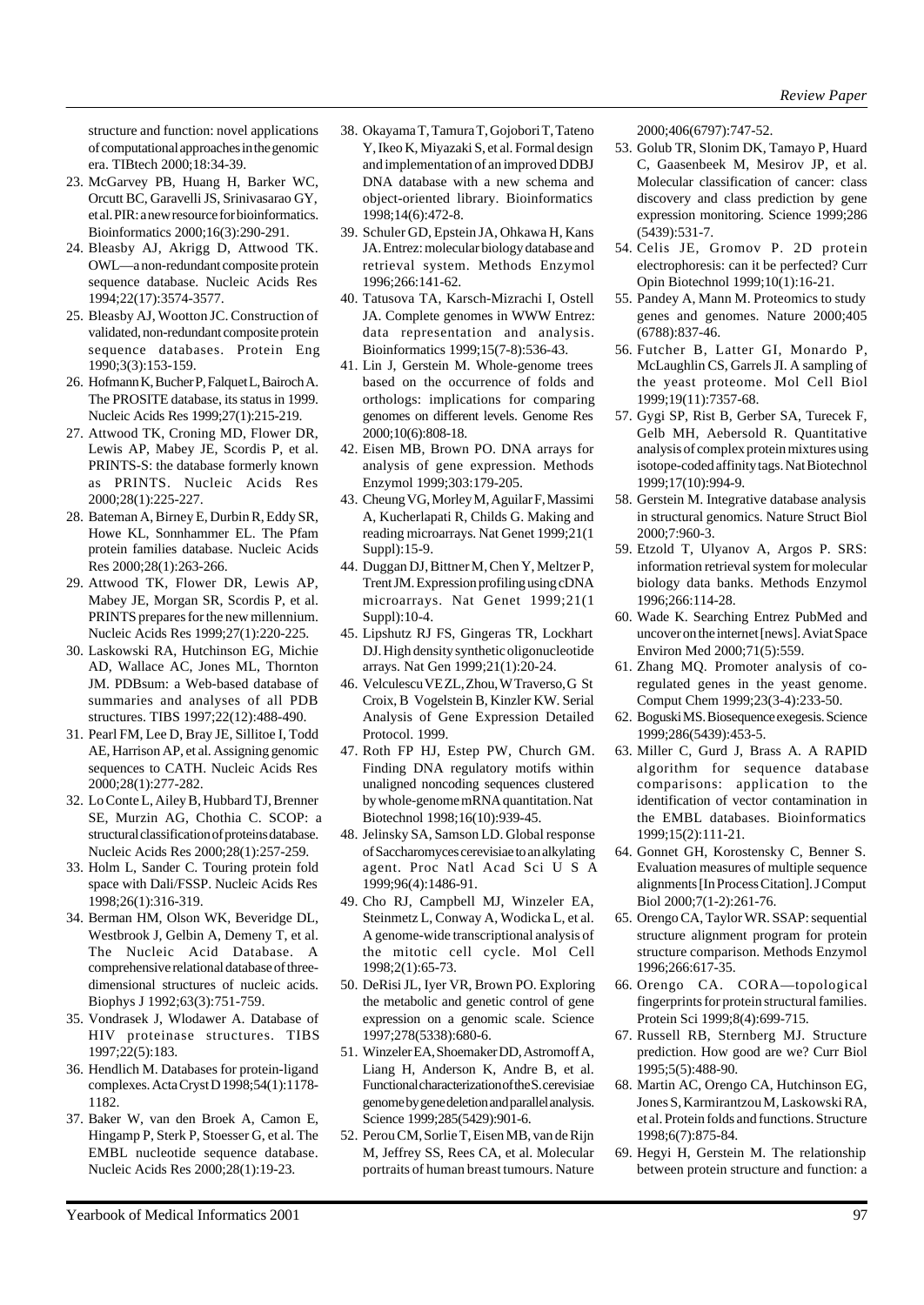comprehensive survey with application to the yeast genome. J Mol Biol 1999;288(1): 147-64.

- 70. Russell RB, Sasieni PD, Sternberg MJE. Supersites within superfolds. Binding site similarity in the absence of homology. J Mol Biol 1998;282(4):903-18.
- 71. Wilson CA, Kreychman J, Gerstein M. Assessing annotation transfer for genomics: quantifying the relations between protein sequence, structure and function through traditional and probabilistic scores. J Mol Biol 2000;297(1):233-49.
- 72. Harrison SC. A structural taxonomy of DNA-binding domains. Nature 1991;353(6346):715-9.
- 73. Luscombe NM, Austin SE, Berman HM, Thornton JM. An overview of the structures of protein-DNA complexes. Genome Biology 2000;1(1):1-37.
- 74. Jones S, van Heyningen P, Berman HM, Thornton JM. Protein-DNA interactions: A structural analysis. J Mol Biol 1999;287(5):877-96.
- 75. Suzuki M, Gerstein M. Binding geometry of alpha-helices that recognize DNA. Proteins 1995;23(4):525-35.
- 76. Luscombe NM, Thornton JM. Protein-DNA interactions: a 3D analysis of alphahelix-binding in the major groove. Manuscript in preparation.
- 77. Suzuki M, Brenner SE, Gerstein M, Yagi N. DNA recognition code of transcription factors. Protein Eng 1995;8(4):319-28.
- 78. Suzuki M. DNA recognition by a betasheet. Protein Eng 1995;8(1):1-4.
- 79. Seeman NC, Rosenberg JM, Rich A. Sequence specific recognition of double helical nucleic acids by proteins. Proc Natl Acad Sci U S A 1976;73:804-808.
- 80. Suzuki M. A framework for the DNAprotein recognition code of the probe helix in transcription factors: the chemical and stereochemical rules [see comments]. Structure 1994;2(4):317-26.
- 81. Mandel-Gutfreund Y, Schueler O, Margalit H. Comprehensive analysis of hydrogen bonds in regulatory protein DNAcomplexes: in search of common principles. J Mol Biol 1995;253(2):370-82.
- 82. Luscombe NM, Laskowski RA, Thornton JM. Protein-DNA interactions: a 3D analysis of amino acid-base interactions. Manuscript in preparation.
- 83. Mandel-Gutfreund Y, Margalit H, Jernigan RL, Zhurkin VB. A role for CH...O interactions in protein-DNA recognition. J Mol Biol 1998;277(5):1129-40.
- 84. Sternberg MJ, Gabb HA, Jackson RM. Predictive docking of protein-protein and protein-DNA complexes. Curr Opin Struct Biol 1998;8(2):250-6.
- 85. Aloy P, Moont G, Gabb HA, Querol E,

Aviles FX, Sternberg MJ. Modelling repressor proteins docking to DNA. Proteins 1998;33(4):535-49.

- 86. Dickerson RE. DNA bending: the prevalence of kinkiness and the virtues of normality. Nucleic Acids Res 1998;26(8):1906-26.
- 87. Perez-Rueda E, Collado-Vides J. The repertoire of DNA-binding transcriptional regulators in Escherichia coli K-12. Nucleic Acids Res 2000;28(8):1838-47.
- 88. Mewes HW, Frishman D, Gruber C, Geier B, Haase D, Kaps A, et al. MIPS: a database for genomes and protein sequences. Nucleic Acids Res 2000;28(1):37-40.
- 89. Salgado H, Santos-Zavaleta A, Gama-Castro S, Millan-Zarate D, Blattner FR, Collado-Vides J. RegulonDB (version 3.0): transcriptional regulation and operon organization in Escherichia coli K-12. Nucleic Acids Res 2000;28(1):65-7.
- 90. Wingender E, Chen X, Hehl R, Karas H, Liebich I, Matys V, et al. TRANSFAC: an integrated system for gene expression regulation. Nucleic Acids Res 2000;28(1):316-9.
- 91. Teichmann SA, Chothia C, Gerstein M. Advances in structural genomics. Curr Opin Struct Biol 1999;9(3):390-9.
- 92. Aravind L, Koonin EV. DNA-binding proteins and evolution of transcription regulation in the archaea. Nucleic Acids Res 1999;27(23):4658-70.
- 93. Huynen MA, van Nimwegen E. The frequency distribution of gene family sizes in complete genomes. Mol Biol Evol 1998;15(5):583-9.
- 94. Luscombe NM, Thornton JM. Protein-DNA interactions: an analysis of amino acid conservation and the effect on binding specificity. Manuscript in preparation.
- 95. Gelfand MS. Prediction of function in DNA sequence analysis. J Comp Biol 1995;1:87- 115.
- 96. Robison K, McGuire AM, Church GM. A comprehensive library of DNA-binding site matrices for 55 proteins applied to the complete Escherichia coli K-12 genome. J Mol Biol 1998;284(2):241-54.
- 97. Thieffry D, Salgado H, Huerta AM, Collado-Vides J. Prediction of transcriptional regulatory sites in the complete genome sequence of Escherichia coli K-12. Bioinformatics 1998;14(5):391-400.
- 98. Mironov AA, Koonin EV, Roytberg MA, Gelfand MS. Computer analysis of transcription regulatory patterns in completely sequenced bacterial genomes. Nucleic Acids Res 1999;27(14):2981-9.
- 99. Gelfand MS, Koonin EV, Mironov AA. Prediction of transcription regulatory sites in Archaea by a comparative genomic approach. Nucleic Acids Res 2000;28(3): 695-705.
- 100. McGuire AM, Hughes JD, Church GM. Conservation of DNA regulatory motifs and discovery of new motifs in microbial genomes [In Process Citation]. Genome Res 2000;10(6):744-57.
- 101. Bysani N, Daugherty JR, Cooper TG. Saturation mutagenesis of the UASNTR (GATAA) responsible for nitrogen catabolite repression-sensitive transcriptional activation of the allantoin pathway genes in Saccharomyces cerevisiae. J Bacteriol 1991;173 (16):4977-82.
- 102. Clarke ND, Berg JM. Zinc fingers in Caenorhabditis elegans: finding families and probing pathways. Science 1998;282(5396):2018-22.
- 103. van Helden J, Andre B, Collado-Vides J. Extracting regulatory sites from the upstream region of yeast genes by computational analysis of oligonucleotide frequencies. JMol Biol 1998; 281(5): 827-42.
- 104. Salgado H, Moreno-Hagelsieb G, Smith TF, Collado-Vides J. Operons in Escherichia coli: genomic analyses and predictions. Proc Natl Acad Sci U S A 2000;97(12):6652-7.
- 105. Tatusov RL, Mushegian AR, Bork P, Brown NP, Hayes WS, Borodovsky M, et al. Metabolism and evolution of Haemophilus influenzae deduced from a whole- genome comparison with Escherichia coli. Curr Biol 1996;6(3):279-91.
- 106. Eisen MB, Spellman PT, Brown PO, Botstein D. Cluster analysis and display of genomewide expression patterns. Proc Natl Acad Sci U S A 1998;95(25):14863-8.
- 107. Wen X, Fuhrman S, Michaels GS, Carr DB, Smith S, Barker JL, et al. Large-scale temporal gene expression mapping of central nervous system development. Proc Natl Acad Sci U S A 1998;95(1):334-9.
- 108. Alon U, Barkai N, Notterman DA, Gish K, Ybarra S, Mack D, et al. Broad patterns of gene expression revealed by clustering analysis of tumor and normal colon tissues probed by oligonucleotide arrays. Proc Natl Acad Sci U S A 1999;96(12):6745-50.
- 109. Tamayo P, Slonim D, Mesirov J, Zhu Q, Kitareewan S, Dmitrovsky E, et al. Interpreting patterns of gene expression with self-organizing maps: methods and application to hematopoietic differentiation. Proc Natl Acad Sci U S A 1999;96(6):2907-12.
- 110. Toronen P, Kolehmainen M, Wong G, Castren E. Analysis of gene expression data using self-organizing maps. FEBS Lett 1999;451(2):142-6.
- 111. Tavazoie S, Hughes JD, Campbell MJ, Cho RJ, Church GM. Systematic determination of genetic network architecture. Nat Genet 1999;22(3):281-5.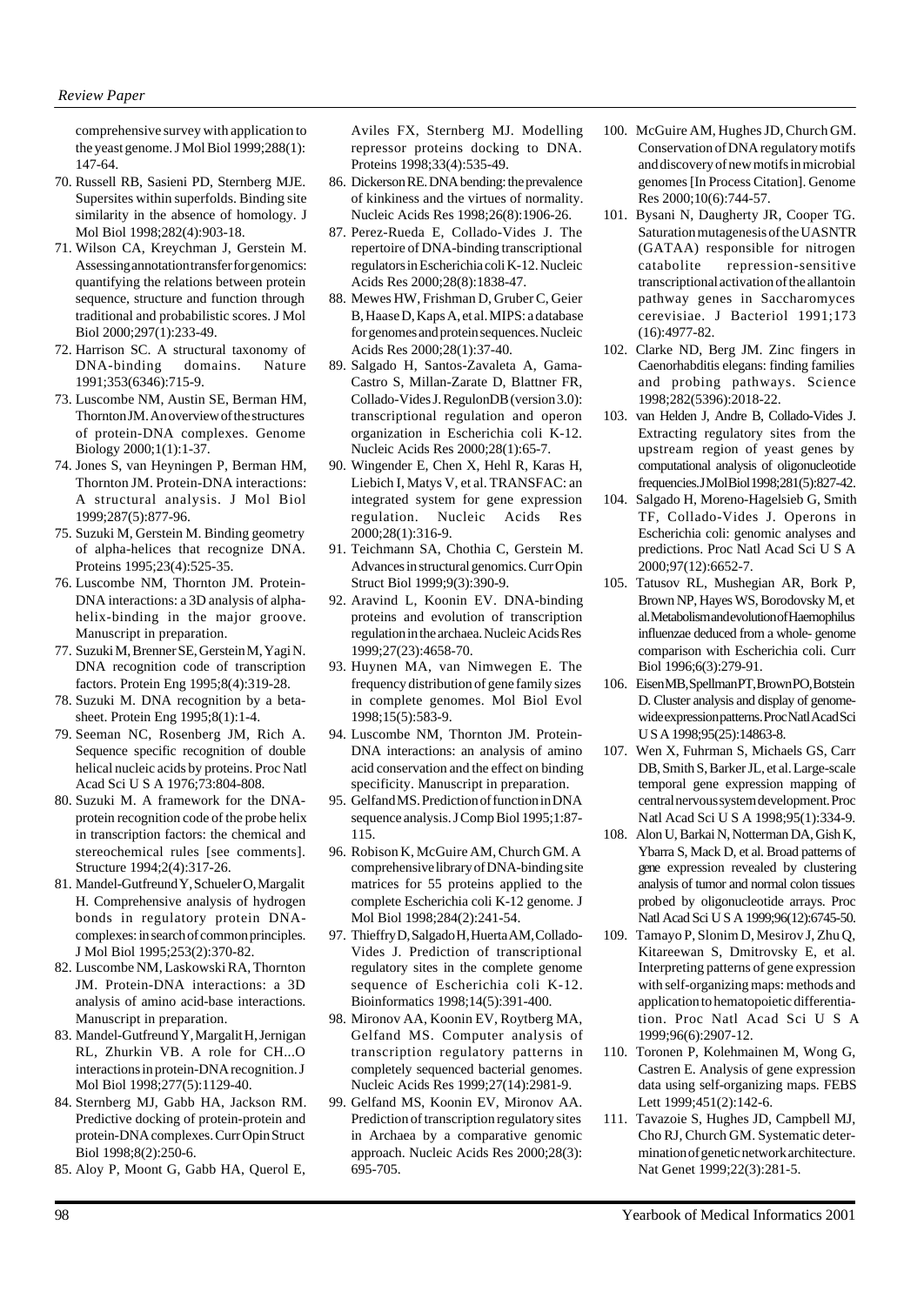- 112. Jansen R, Gerstein M. Analysis of the yeast transcriptome with structural and functional categories: characterizing highly expressed proteins. Nucleic Acids Res 2000;28(6):1481-8.
- 113. Gerstein M, Jansen R. The current excitment in bioinformatics, analysis of whole-genome expression data: how does it relate to protein structure and function. Current Opinion in Structural Biology 2000;10:574-84.
- 114. Drawid A, Gerstein M. A Bayesian System Integrating Expression Data with Sequence Patterns for Localizing Proteins: Comprehensive Application to the Yeast Genome. J Mol Biol 2000;301:1059-75.
- 115. Drawid A, Jansen R, Gerstein M. Genomwide analysis relating expression level with protein subcellular localisation. TIGS 2000;16:426-30.
- 116. Marcotte EM, Pellegrini M, Ng HL, Rice DW, Yeates TO, Eisenberg D. Detecting protein function and protein-protein interactions from genome sequences. Science 1999;285(5428):751-3.
- 117. Eisenberg D, Marcotte EM, Xenarios I, Yeates TO. Protein function in the postgenomic era. Nature 2000;405 (6788):823-6.
- 118. Jansen R, Greenbaum D, Gerstein M. Relating whole-genome expression data with protein-protein interactions. Manuscript in preparation.
- 119. Marx J. Medicine. DNA arrays reveal cancer in its many forms. Science 2000;289(5485):1670-2.
- 120. Ross DT, Scherf U, Eisen MB, Perou CM, Rees C, Spellman P, et al. Systematic variation in gene expression patterns in human cancer cell lines. Nat Genet 2000;24(3):227-35.
- 121. Perou CM, Jeffrey SS, van de Rijn M, Rees CA, Eisen MB, Ross DT, et al. Distinctive gene expression patterns in human mammary epithelial cells and breast cancers. Proc Natl Acad Sci U S A 1999;96(16):9212-7.
- 122. Livesey FJ, Furukawa T, Steffen MA, Church GM, Cepko CL. Microarray analysis of the transcriptional network controlled by the photoreceptor homeobox gene Crx. Curr Biol 2000;10(6):301-10.
- 123. Sali A, Blundell TL. Comparative protein modelling by satisfaction of spatial restraints. J Mol Biol 1993;234(3):779- 815.
- 124. Jones DT, Taylor WR, Thornton JM. A new approach to protein fold recognition. Nature 1992;358(6381):86-9.
- 125. Kok K, Naylor SL, Buys CH. Deletions of the short arm of chromosome 3 in solid tumors and the search for suppressor genes. Adv Cancer Res 1997;71:27-92.
- 126. Syngal S, Fox EA, Eng C, Kolodner RD, Garber JE. Sensitivity and specificity of clinical criteria for hereditary nonpolyposis colorectal cancer associated mutations in MSH2 and MLH1. J Med Gen 2000;37(9):641-645.
- 127. Uetz P, Giot L, Cagney G, Mansfield TA, Judson RS, Knight JR, et al. A comprehensive analysis of protein-protein interactions in Saccharomyces cerevisiae. Nature 2000;403(6770):623-7.
- 128. Ross-Macdonald P, Sheehan A, Friddle C, Roeder GS, Snyder M. Transposon mutagenesis for the analysis of protein production, function, and localization. Methods Enzymol 1999;303:512-32.
- 129. Mewes HW, Heumann K, Kaps A, Mayer K, Pfeiffer F, Stocker S, et al. MIPS: a database for genomes and protein sequences. Nucleic Acids Res 1999;27(1):44-8.
- 130. Murray-Rust P. Bioinformatics and drug discovery. Curr Opin Biotechnol 1994;5(6):648-53.
- 131. Friend SH. How DNA microarrays and expression profiling will affect clinical practice. BMJ 1999;319(7220):1306-7.
- 132. Tamayo P SD, Mesirov J, Zhu Q, Kitareewan S, Dmitrovsky E, Lander ES, Golub TR. Interpreting patterns of gene

expression with self-organizing maps: methods and application to hematopoietic differentiation. Proc Natl Acad Sci U S A 1999;96(6):2907-12.

- 133. Perou CM JS, van de Rijn M, Rees CA, Eisen MB, Ross DT, Pergamenschikov A, Williams CF, Zhu SX, Lee JC, Lashkari D, Shalon D, Brown PO, Botstein D. Distinctive gene expression patterns in human mammary epithelial cells and breast cancers. *Proc Natl Acad Sci* 1999;96(16):9212-7.
- 134. Hiltunen MO, Niemi M, Yla-Herttuala S. Functional genomics and DNA array techniques in atherosclerosis research. Curr Opin Lipidol 1999;10(6):515-9.
- 135. Colantuoni C, Purcell AE, Bouton CM, Pevsner J. High throughput analysis of gene expression in the human brain. J Neurosci Res 2000;59(1):1-10.
- 136. Debouck C, Metcalf B. The impact of genomics on drug discovery. Annu Rev Pharmacol Toxicol 2000;40:193-207.
- 137. Sander C. Genomic medicine and the future of health care. Science 2000;287 (5460):1977-8.
- 138. Ohlstein EH, Ruffolo RR, Jr., Elliott JD. Drug discovery in the next millennium. Annu Rev Pharmacol Toxicol 2000;40:177-91.

Address of the authors:

Nicholas M. Luscombe, Dov Greenbaum, Mark Gerstein\* Department of Molecular Biophysics and Biochemistry Yale University 266 Whitney Avenue PO Box 208 114 New Haven CT 06520-8114, USA mark.gerstein@yale.edu

\*corresponding author